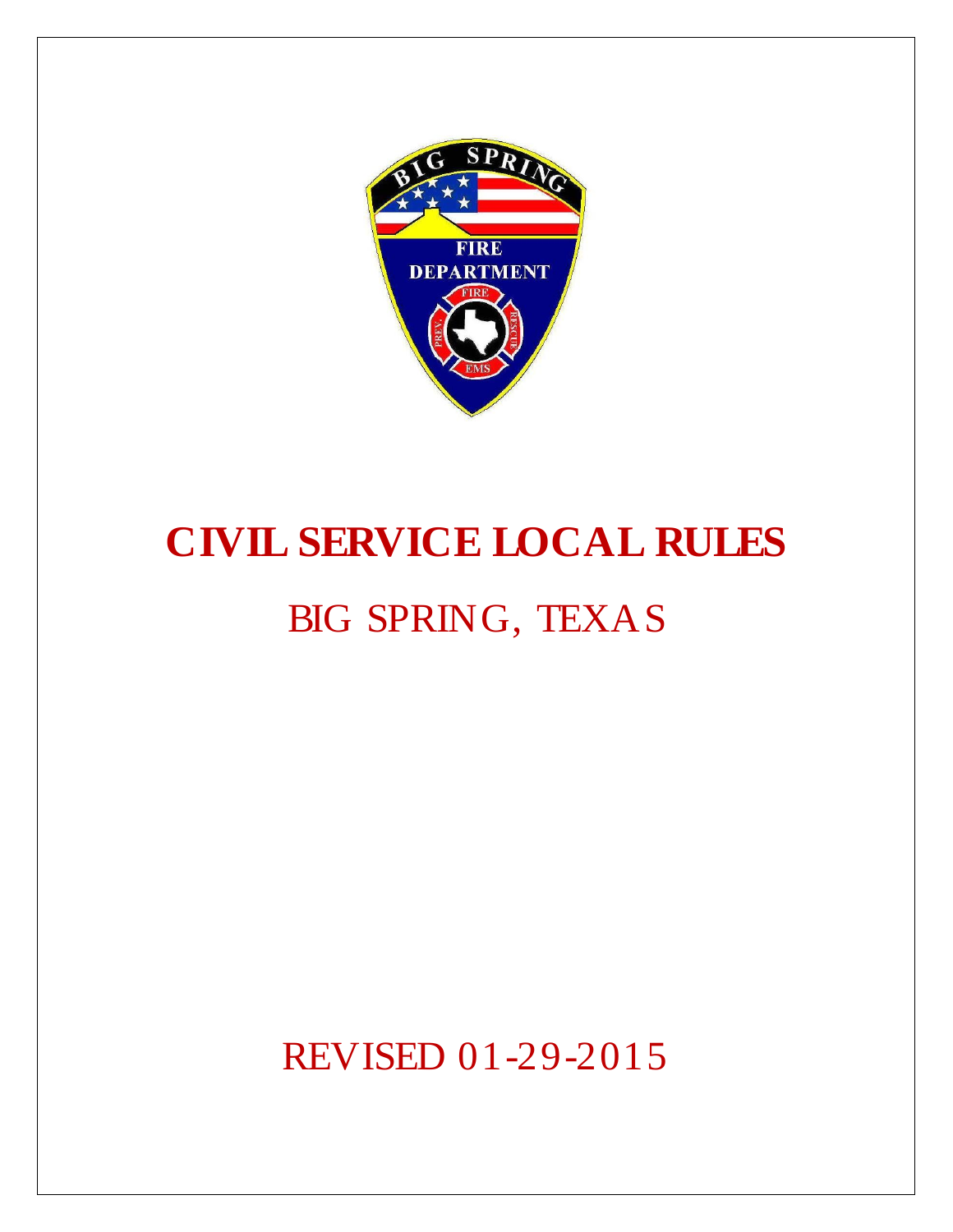# **TABLE OF CONTENTS**

| <b>SECTION</b>                                                      | <b>PAGE</b>              |
|---------------------------------------------------------------------|--------------------------|
| <b>Section 1 – General Provisions</b>                               |                          |
| A. Scope of the Rules                                               | 1                        |
| B. Purpose of Law                                                   | $\mathbf{1}$             |
| C. Definitions                                                      | 1                        |
| <b>Section 2 – Civil Service Commission</b>                         |                          |
| A. Election of Chairman and Vice Chairman                           | 2                        |
| <b>B.</b> Regular Meetings                                          | $\overline{c}$           |
| C. Special Meetings                                                 |                          |
| D. Open Meetings                                                    | 222222333                |
| E. Notice of Meetings                                               |                          |
| F. Records                                                          |                          |
| G. Committee of the Whole                                           |                          |
| H. Quorum                                                           |                          |
| I. Conflict of Interest                                             |                          |
| J. Appointment of Civil Service Director                            |                          |
| K. Adoption of Rules                                                |                          |
| L. Classification and Seniority Lists                               |                          |
| M. Commission Investigations                                        | $\overline{3}$           |
| Section 3 – Eligibility for Appointment to Entrance Level Positions |                          |
| A. Application for Employment                                       | 4                        |
| B. Cause for Rejection of Applicant                                 | $\overline{\mathcal{A}}$ |
| C. Notification of Rejection                                        | 5                        |
| D. Eligibility List for Appointment                                 | 5                        |
| E. Written Examination                                              | 5                        |
| F. Physical Examinations                                            | 6                        |
| G. Physical Performance Examination                                 | 6                        |
|                                                                     | 6                        |
| H. Hiring Process                                                   |                          |
| <b>Section 4 – Certification of Employee Appointment</b>            |                          |
| A. Certification                                                    | 7                        |
| B. Failure to Certify                                               | 8                        |
| <b>Section 5 – Probationary Period</b>                              |                          |
| A. Probationary Requirements                                        | 8                        |
| B. Employee Organization Membership Requirements Prohibited         | 8                        |
| <b>Section 6 – Promotional Testing Procedures</b>                   |                          |
| A. Eligibility for Promotional Testing                              | 8                        |
| B. Notice of Promotional Examinations                               | 9                        |
| C. Intent to Take Examination Forms                                 | 9                        |
| D. Posting of Source Material                                       | 9                        |
| E. Insufficient Number to Take Promotional Examinations             | 9                        |
| F. Conducting Promotional Examinations                              | 9                        |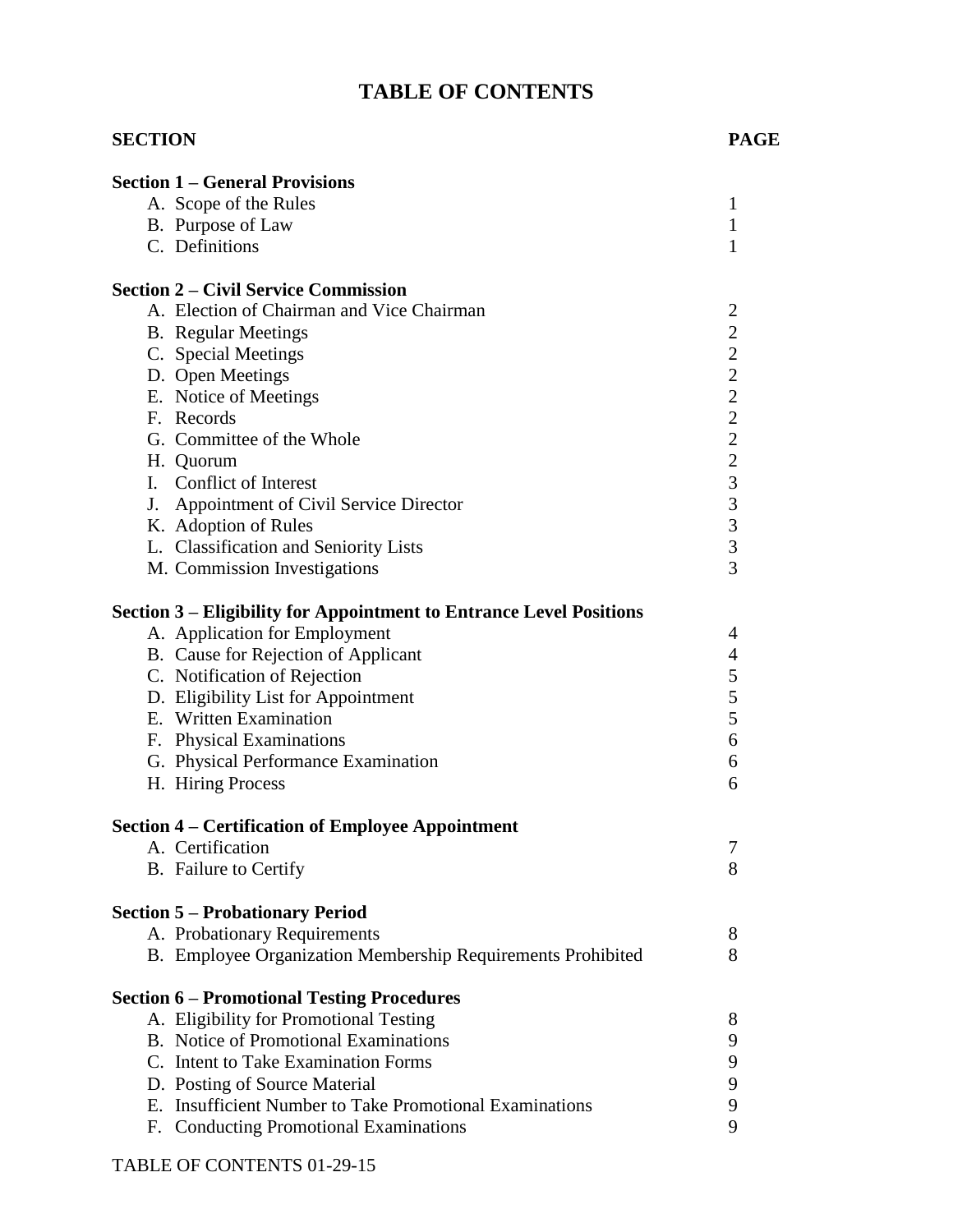|                | G. Post Examination Procedures                         | 10 |
|----------------|--------------------------------------------------------|----|
|                | H. Source Materials                                    | 12 |
| I.             | <b>Eligibility Lists</b>                               | 12 |
| $\mathbf{J}$ . | <b>Selection Process</b>                               | 13 |
|                | K. Test Security and Retention                         | 13 |
|                | <b>Section 7 – Efficiency Reports</b>                  | 13 |
|                | <b>Section 8 – Disciplinary Suspensions</b>            |    |
|                | A. Procedures                                          | 14 |
|                | B. Cause for Removal or Suspension                     | 15 |
|                | <b>Section 9 – Demotions</b>                           | 15 |
|                | <b>Section 10 – Hearing Examiners</b>                  | 16 |
|                | Section 11 – Procedures after Felony Indictment or     |    |
|                | <b>Misdemeanor Complaint</b>                           | 17 |
|                | <b>Section 12 – Procedures before Commission</b>       |    |
|                | A. Appeal                                              | 17 |
|                | B. Right to Counsel                                    | 18 |
|                | C. Request to Subpoena                                 | 18 |
|                | D. Proceedings                                         | 18 |
|                | E. Rules of Evidence                                   | 20 |
|                | <b>Section 13 – Appeal to District Court</b>           | 20 |
|                | <b>Section 14 – Political Activities</b>               |    |
|                | A. Political Activities                                | 20 |
|                | <b>B.</b> Political Contributions/Services             | 21 |
|                | <b>Section 15 – Leaves of Absences</b>                 |    |
|                | A. Military Leave of Absence                           | 21 |
|                | <b>B.</b> Other Leave                                  | 21 |
|                | <b>Section 16 – Amendment of Rules</b>                 |    |
|                | A. Amendment of Rules                                  | 22 |
|                | <b>B.</b> Publication of Rules                         | 22 |
|                | <b>Section 17 – Status of Present Employees</b>        | 22 |
|                | <b>Section 18 – Emergency Appointment</b>              | 22 |
|                | Section 19 - Repeal and Saving Clause; Controlling Law |    |
|                | A. Repeal & Saving Clause                              | 23 |
|                | B. Controlling Law in Event of Conflict                | 23 |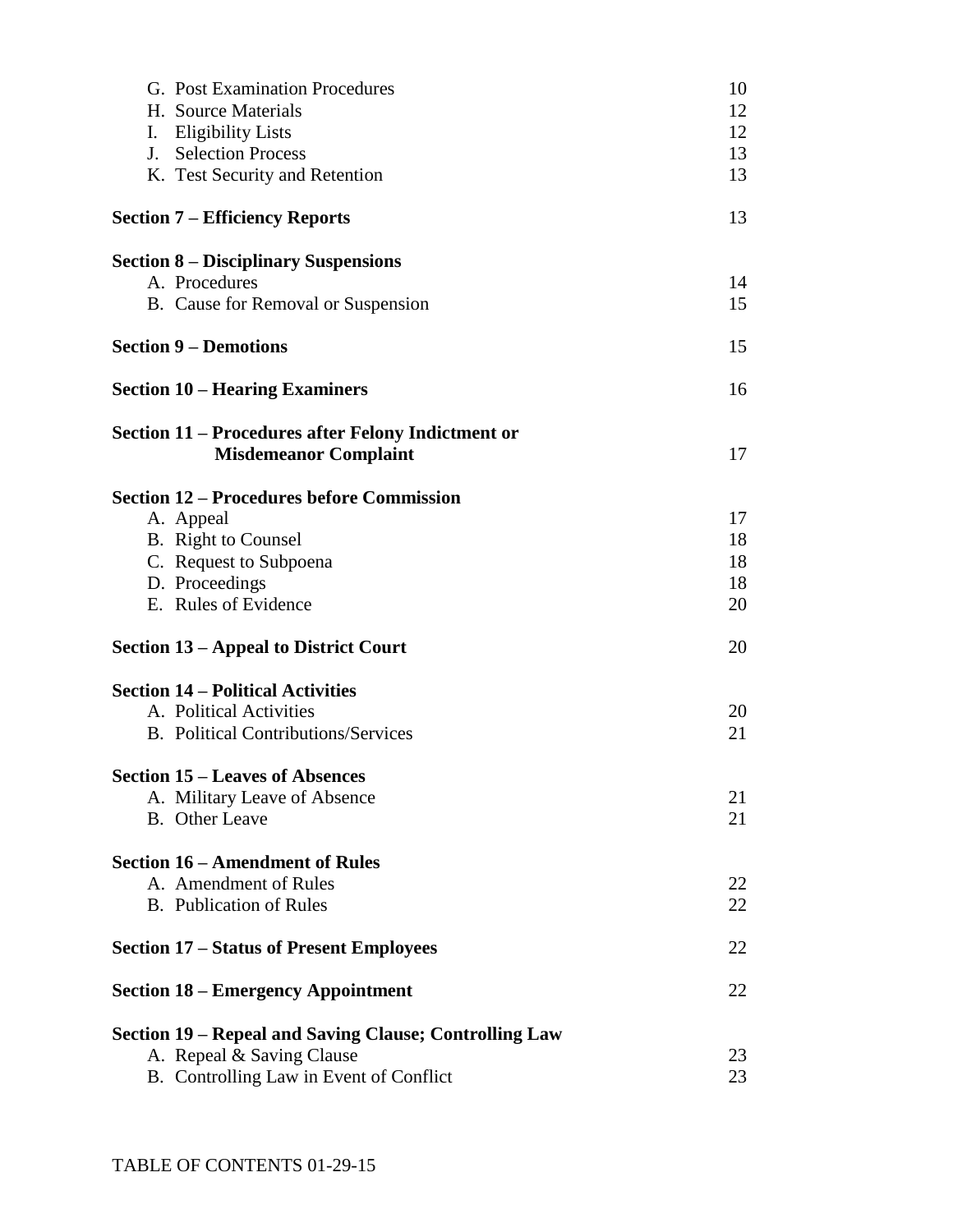# **Section 1 - General Provisions**

#### **A. Scope of the Rules**

The scope and construction of the rules hereinafter set forth are adopted in accordance with Section 143.008, "A commission shall adopt rules necessary for the proper conduct of commission business". All situations not covered by State Civil Service Law, by City Ordinance or by these Rules shall be resolved in accordance with the City of Big Spring Personnel Policies and Procedures.

#### **B. Purpose of Law**

It is hereby declared that the purpose of the fire fighters' Civil Service law is to secure to the cities affected thereby efficient Fire Departments, composed of capable personnel**,** free from political influence, and with permanent tenure of employment as public servants. The members of the Civil Service Commissions are hereby directed to administer the Civil Service law in accordance with this purpose; and when sitting as a board of appeals for a suspended or aggrieved employee who has invoked any review procedures under the provisions of these rules and regulations, they are to conduct such hearing fairly and impartially under the provisions of this law and are to render a fair and just decision, considering only the evidence presented before them in such hearing.

#### **C. Definitions**

All terms, words, or phrases contained in these rules shall be interpreted in accordance with the definitions contained in Chapter 143, and other applicable law. The term "Civil Service Ordinances" shall mean the ordinances codified in Section 1-25, Chapter 1 of the Code of Ordinances of the City of Big Spring. The following specific definitions shall also apply:

- a) "Fire Fighter", "Commission", "Civil Service Director", see Chapter 143. "Fire Fighter" as referred to in Chapter 143 shall be considered to include both male and female.
- b) Unless preceded by the term, "the rank of" in these rules the terms "firefighter", shall refer to all members of the Fire Department subject to the provisions of Chapter 143.
- c) "Civil Service Position" any position in the classified service of the Big Spring Fire Department.
- d) "Classified Service" members of the Big Spring Fire Department as defined under fire fighter and police officer in Chapter 143.
- e) "Demotion" whether voluntary or involuntary is a transfer of an employee from a position in one classification to a position in another classification in accordance with the classification and pay program, for which the maximum rate of base pay is lower. A pay program that reduces salaries for all classifications or all salaries for a single classification is not a demotion.
- f) "Salary" the designated rate of pay for a classification exclusive of longevity pay, education incentive pay, assignment pay or any other specially authorized additions to salary.
- g) Whenever the term "he" is found in these rules, it shall be interpreted to mean either he or she.
- h) "Director" means Director of Civil Service.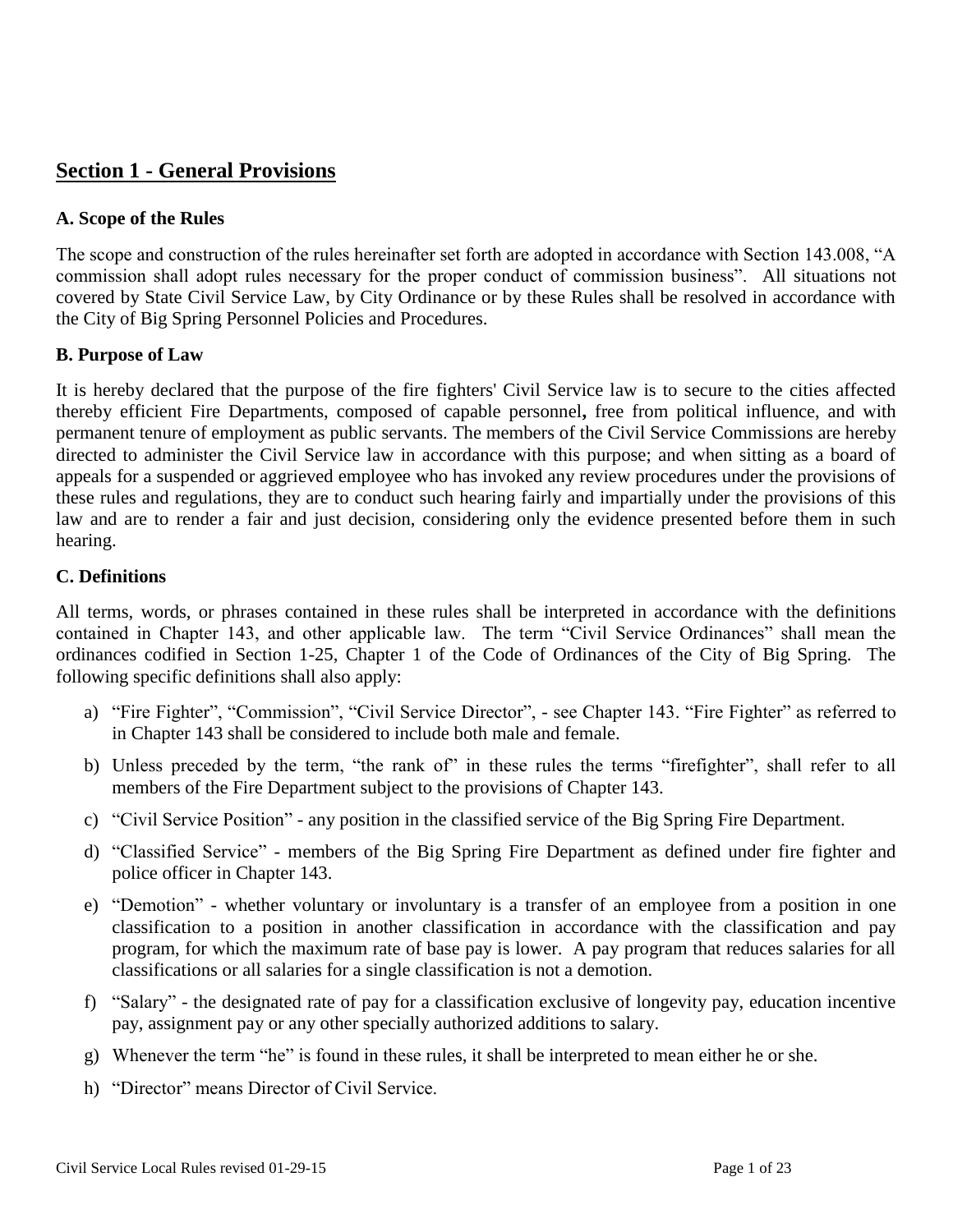# **Section 2 - Civil Service Commission**

#### **A. Election of Chairman and Vice Chairman**

The Commission shall annually, each January, elect a Chairman and Vice-Chairman.

#### **B. Regular Meetings**

The Commission shall meet once a month on the  $3<sup>rd</sup>$  Thursday at 2:30 p.m. at a regularly scheduled meeting, when there is new business to present. All agenda items shall be submitted to the Director of Civil Service at least five (5) working days prior to the scheduled meeting date.

#### **C. Special Meetings**

Special meetings shall be scheduled by the Director of Civil Service at the direction of the Chairman or at the written request of any two Commissioners.

#### **D. Open Meetings**

Regular and special meetings of the Commission shall comply with the Texas Open Meetings Act.

#### **E. Notice of Meetings**

Announcements and agenda of meetings shall be posted on the open meeting board at the City Municipal Building at least 72 hours prior to a scheduled meeting. The announcement shall contain date, time and place where the meeting will be held. Such posting shall conform to the requirements of the Texas Open Meetings Act. The Director of Civil Service shall be responsible for posting the public notices prior to each meeting and also providing this posting to the Fire Chief for distribution to various shifts or stations.

The Director of Civil Service may for good cause cancel a scheduled Civil Service meeting by writing "Canceled" across the meeting notices posted in all required posting areas. The Director of Civil Service shall report said cause to the Commission.

#### **F. Records**

Records of the Commission shall be governed by the Texas Public Information Act, with regard to information that is protected and information which is public.

The Commission shall keep records of all hearings of cases that come before it. Commission decisions shall be signed by the concurring Commissioners. All rules, opinions, directives, decisions, and orders issued by the Commission shall be written and are public records that shall be retained on file by the Commission.

#### **G. Committee of the Whole**

In the discharge of their duties, members of the Civil Service Commission act as a Committee of the Whole and not as individuals. An individual Commission member has no legal or moral right to speak for the Commission unless specifically authorized to do so by action of the Commission.

#### **H. Quorum**

Two members of the Commission constitute a quorum sufficient to conduct a business meeting and hearing.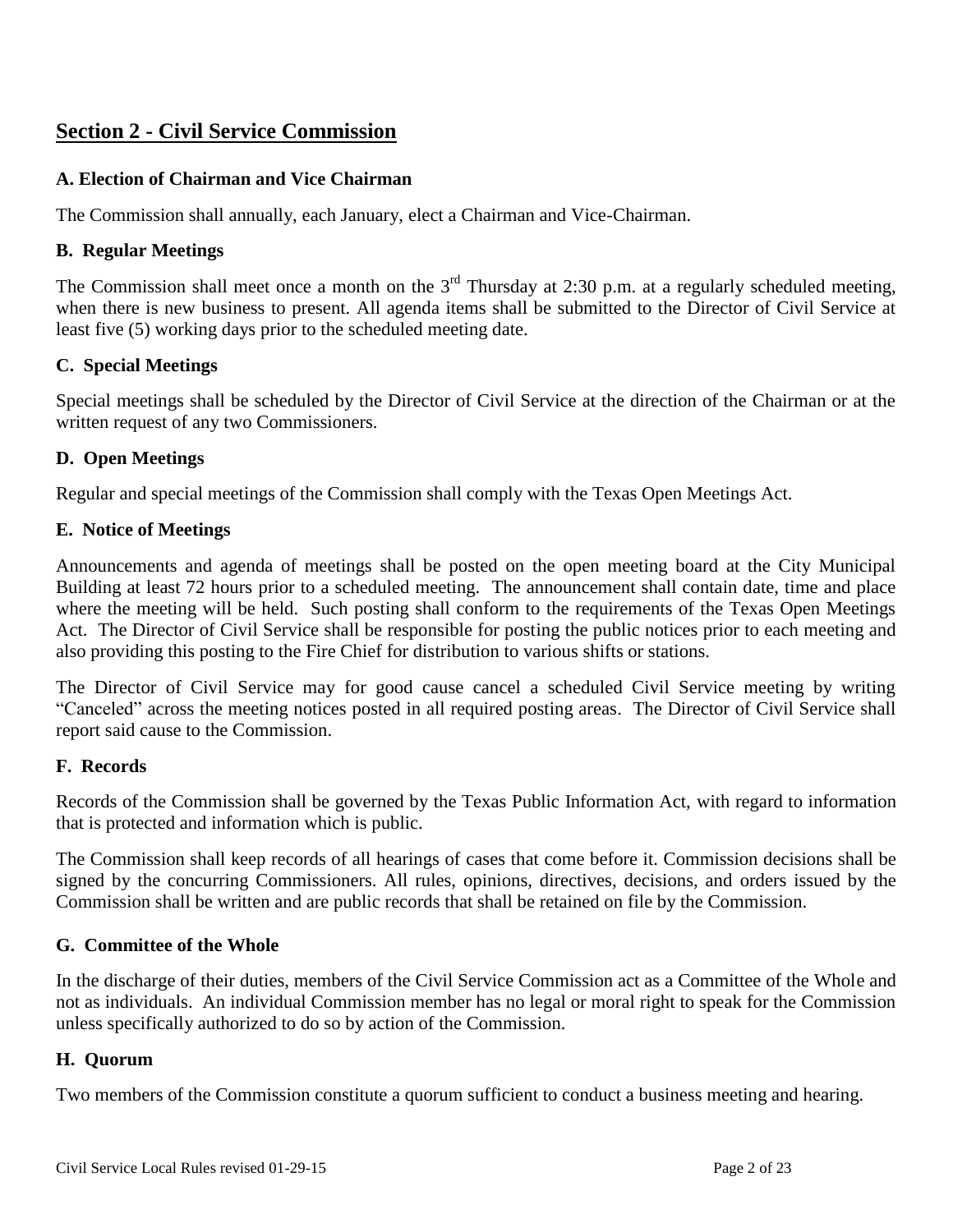#### **I. Conflict of Interest**

If a commissioner has a direct personal or pecuniary interest on any question or appeal before the commission, the commissioner must make the fact known to the other commissioners and interested parties, and must abstain from voting on the matter at issue or from hearing an appeal under consideration, if the commissioner believes that he or she cannot disregard the relationship or interest so that the same will not affect the deliberations of the commissioner or the commissioner's assessment of the credibility of a witness or the weight to be given to the witness's testimony.

For example, if a commissioner is related to an interested party or witness or has a financial relationship with an appellant or witness, or if a witness is also a potential witness in a litigation in which the commissioner is participating the fact must be disclosed to the commission and interested parties.

#### **J. Appointment of Civil Service Director**

The Human Resources Director of the City of Big Spring shall serve as the Civil Service Director. The Director serves as secretary to the Commission and is also appointed to act as the Commission agent with the requirement to submit to the Commission information on routine matters in order to keep them informed.

#### **K. Adoption of Rules**

The Commission shall make such rules and regulations for the proper conduct of business as it shall find necessary and expedient. No rules or regulations shall ever be adopted which will permit the appointment or employment of any person without good moral character; or any person unfit mentally or physically; or any person incompetent to discharge the duties of such appointment or employment.

#### **L. Classification and Seniority Lists**

The Commission shall provide for the classification of all fire fighters. Classified positions may be filled only from an eligibility list created from the results of an examination held in accordance with Chapter 143 of the Local Government Code. The classification and the number of positions in each classification shall be provided by ordinance of the City Council.

Classification and Seniority Lists containing a firefighter's name, classification, date of hire and most recent date of promotion shall be published at least annually.

#### **M. Commission Investigations**

The Commission or a Commissioner designated by the Commission may investigate and report on all matters relating to the enforcement and effect of Chapter 143 and any rules adopted under that Chapter and shall determine if Chapter 143 and the rules are being obeyed.

During an investigation, the Commission or the designated Commissioner may:

- 1. Administer oaths
- 2. Issue subpoenas to compel the attendance of witnesses and the production of books, papers, documents, and accounts relating to the investigation; and
- 3. Cause the deposition of witnesses residing inside or outside the state.

A deposition taken in connection with an investigation under this section must be taken in the manner prescribed by law for taking a similar deposition in a civil action in federal district court. An oath administered or a subpoena issued under this section has the same force and effect as an oath administered by a magistrate in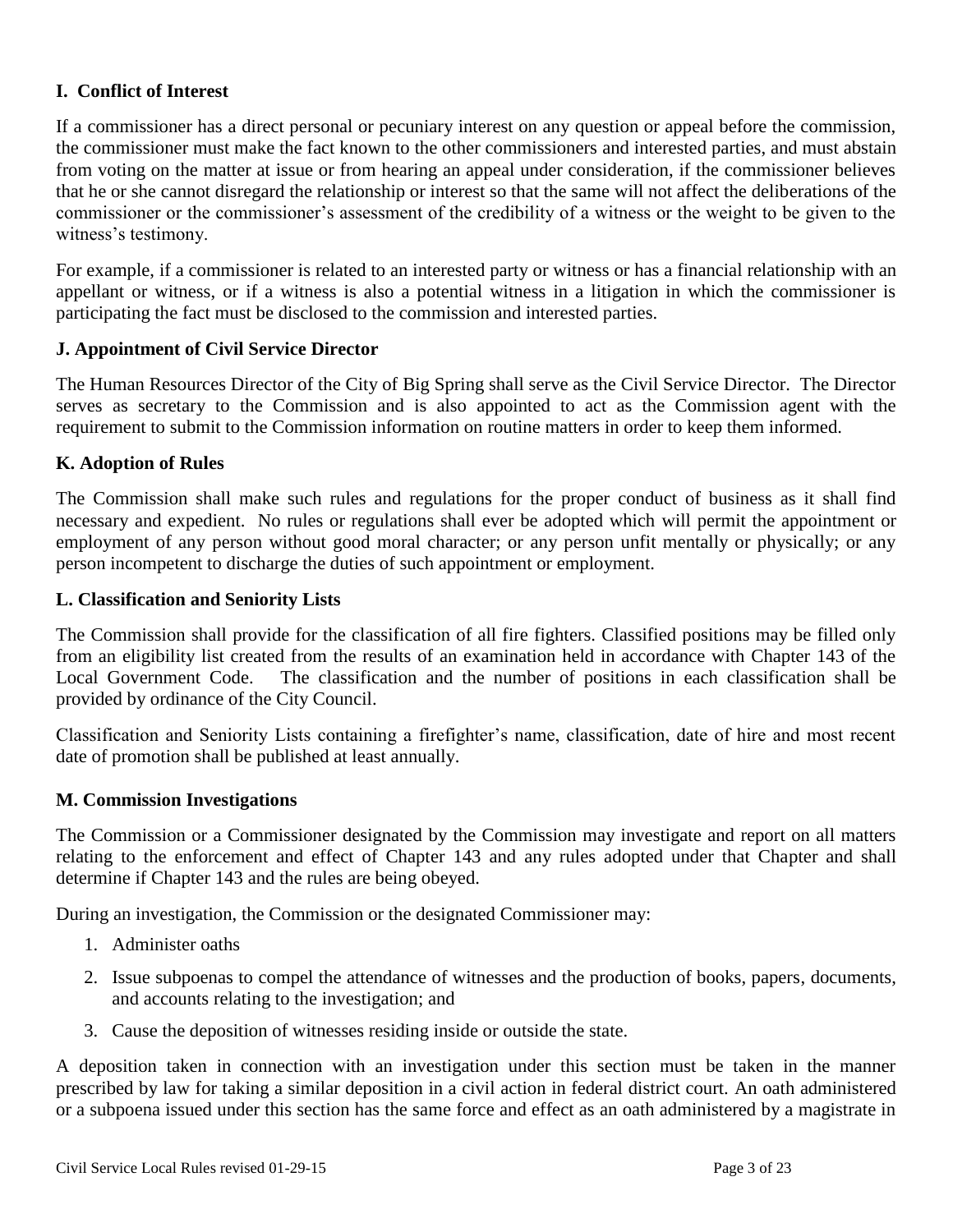the magistrate's judicial capacity.

# **Section 3 - Eligibility for Appointment to Entrance Level Positions**

#### **A. Application for Employment**

The Director shall be responsible for and provide for the recruiting of fire applicants, and shall be responsible for any and all testing or examination that shall be used to make employment decisions. The Director shall develop and prepare application forms, and shall provide such application forms without charge on request only after applicant recruitment has begun, otherwise, interested applicants will be maintained in a waiting card file.

#### **B. Cause for Rejection of Applicant**

The following shall constitute valid cause for rejection of an applicant for entry level positions in the Fire Department:

- 1. Failure to meet minimum preliminary requirements.
- 2. Failure of pre-employment drug test (Disqualification for two years.)
- 3. Failure to receive the required recommendation for employment by the examining psychologist, psychiatrist or medical doctor. (Temporary or permanent rejection based on the nature of the rejection.)
- 4. Failure to meet and/or provide documentation of the minimal educational requirements in accordance with TCFP rules. (Temporary disqualification until next examination.)
- 5. Conviction of conduct that constitutes a felony under State or Federal law.
- 6. Admission to or conviction of a crime involving moral turpitude. Candidates will be considered on a case by case basis with factors considered including the nature of the event and the potential for the conduct impacting the applicant's ability to perform public safety duties and uphold the expected conduct and image required of a firefighter. Individuals registered as "sex offenders" will be permanently disqualified.
- 7. False statement in any material fact; withheld information, practiced or attempted to practice deception or fraud in his or her application, examination, background investigation, polygraph examination or medical examination. (Permanent disqualification.)
- 8. Dishonorable or less than honorable discharge from any branch of the Armed Forces of the United States.
- 9. Addiction to narcotics or excessive use of intoxicants.
- 10. Conviction for DUI/DWI within the past ten (10) years or has a driving record incompatible with the safe operation of emergency vehicles based on the determination that the applicant is a habitual traffic violator per the guidelines established in the Personnel Policies and Procedures manual of the City of Big Spring.
- 11. Membership in any organization that promotes or encourages the overthrow of the United States Government.
- 12. Failure to complete or satisfactorily meet the employment process requirement of the fire department including, but not limited to, missed appointments, failure to return necessary paperwork, failure to promptly notify the fire department of changes in address or telephone numbers or otherwise failure to complete the application process.
- 13. Failure or refusal to provide any information required.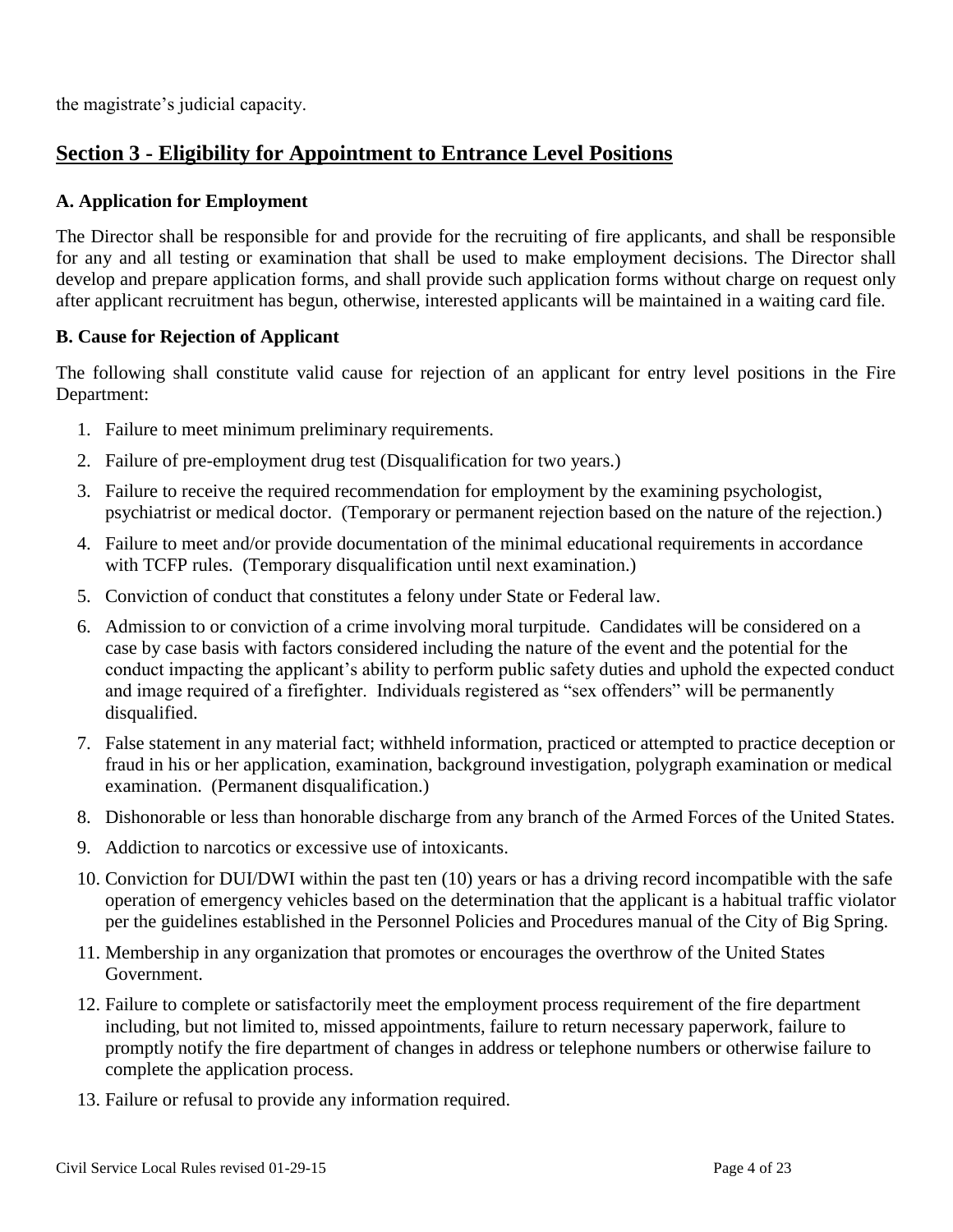#### **C. Notification of Rejection**

Rejected applicants shall be notified in writing by the Director, such notice shall specify the reason for rejection.

#### **D. Eligibility List for Appointment**

All appointments for entry level positions for the Civil Service shall be made from eligibility lists created by the Commission**.**

- 1. All eligibility lists shall be created only as a result of open, competitive, and free examinations provided by the Commission and administered by the Director for persons making proper application and meeting the requirements as prescribed herein.
- 2. No appointment shall ever be made for any position in the Civil Service except as a result of such examination.
- 3. The Commission shall keep all eligibility lists for applicants for one year from the date of the examination, unless the names of all applicants have been referred to the department.
- 4. The Commission shall give a new examination at times the Commission considers necessary to provide the required staffing.

#### **E. Written Examination**

Each applicant for entry level positions in the Civil Service shall be required to take a written competitive examination to determine whether or not the applicant's name shall be placed on the eligibility list.

- 1. The written examination shall be such to provide for thorough inquiry into the applicant's general education, mental ability, and ability to read and write the English language.
- 2. All entrance examinations shall be conducted in the presence of all applicants for such position.
- 3. An applicant may not take an examination unless at least one (1) other applicant is being tested.
- 4. An applicant may not take the examination more than once for each eligibility list.
- 5. Any examinee that uses or attempts to use any unfair or deceitful means to pass an examination shall be informed by the test proctor witnessing the act and the test proctor will remove the examinee from the test area and void the answer sheet. The test proctor shall report his/her action to the Commission.
- 6. The minimum passing score shall be 70 percent.
- 7. The Commission may, because of any good and sufficient reason, postpone an examination to a later date.
- 8. After the written examinations have been graded, the Director or his/her designee shall prepare a list of names of all applicants passing the examination and list them in order from the highest score to the lowest score.
- 9. Eligibility for Preference
	- i. An applicant who has served in the Armed Forces of the United States and who received an honorable discharge shall receive five (5) points in addition to the passing examination score.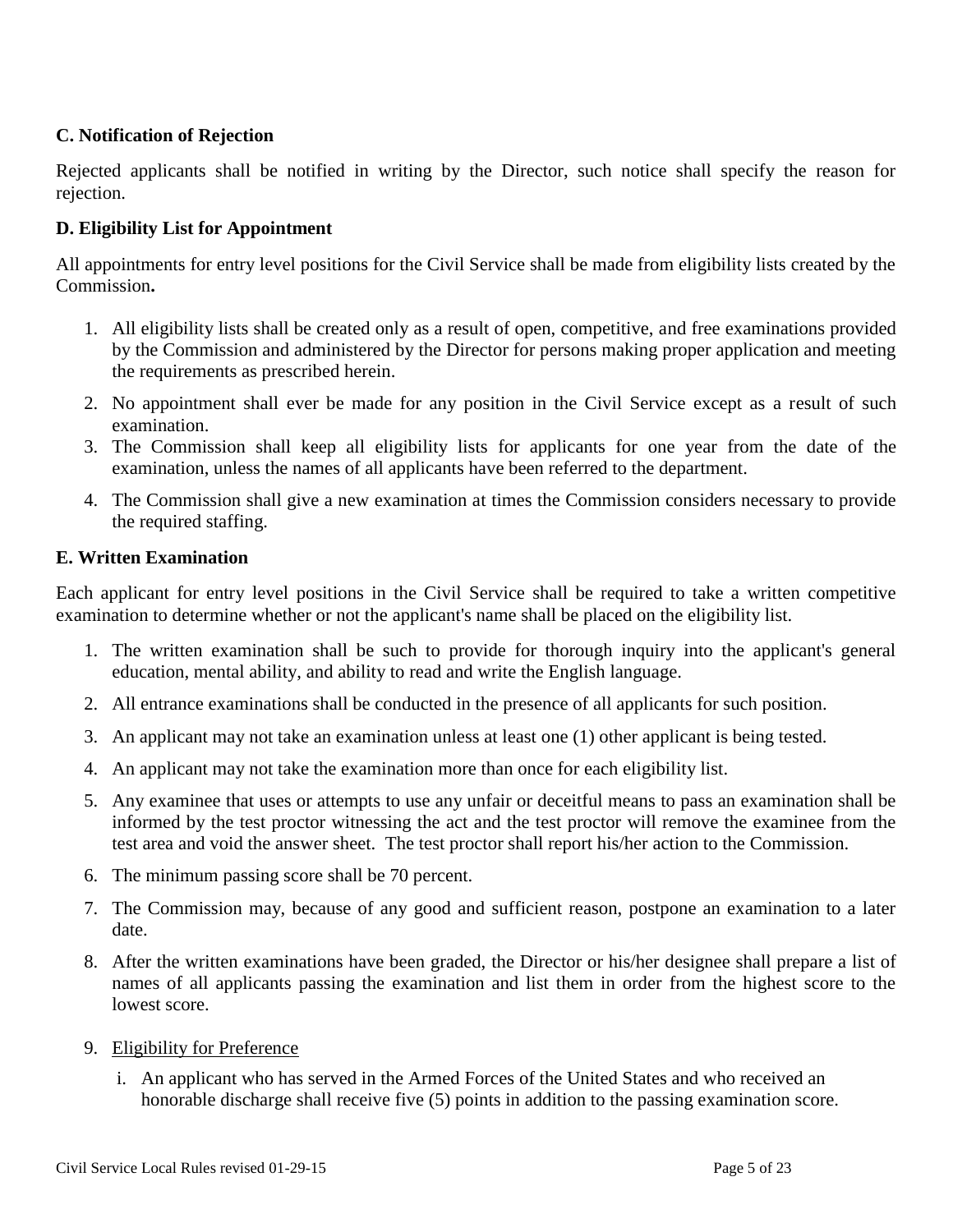- ii. An applicant who is the natural-born or adopted child of a fire fighter who previously suffered a line-of-duty death shall be ranked on top of the eligibility list so long as he scores a 70 or better on the entry-level exam. The deceased firefighter's applicant child must otherwise satisfy all of the requirements for eligibility (Chapter 143.025 (j) of the Texas Local Government Code).
- iii. An applicant who holds certain certification with the appropriate agency (Department of State Health Services of Texas Commission on Fire Protection) at the time of the examination shall receive the indicated points in addition to the passing examination score.

Structural Fire Fighter TCFP – 5 points Emergency Medical Technician DSHS – 5 points Emergency Medical Technician Intermediate DSHS – 8 points Emergency Medical Technician Paramedic DSHA – 10 points

10. The list shall then become the eligibility list for the positions for which the examination was given. The list shall be posted within72 hours after completion of the examination*.* Whenever two (2) applicants shall attain the same grade on the entrance eligibility list, the applicant with the highest score, in the event one of the tied applicants had received veteran points, shall be listed first. If this provision is not applicable, or if the score is still tied, the applicant filing the application on the earliest date shall be listed first.

#### **F. Physical Examinations**

- 1. The commission shall set the age and physical requirements for applicants for beginning and promotional positions in accordance with Chapter 143 of the Local Government Code. The requirements must be the same for all applicants.
- 2. The commission shall require each applicant for a beginning position to take an appropriate physical examination. The commission may require each applicant for a beginning position to take a mental examination.The examining physician shall use the requirements of the National Fire Protection Publication NFPA 1582, "Medical Requirements for Fire Fighters" as a guide for the determination of medical or mental fitness for appointment. The City of Big Spring shall pay for each examination. The examination shall be administered by a physician, psychiatrist, or psychologist, as appropriate, appointed by the commission.
- 3. If an applicant is rejected by the physician, psychiatrist, or psychologist, as appropriate, the applicant may request another examination by a board of three physicians, psychologists, as appropriate, appointed by the commission. The applicant must pay for the board examination. The board's decision is final.

#### **G. Physical Performance Examination**

All applicants shall be required to take a physical performance test approved by the Commission to evaluate each applicant's overall agility and stamina. Any applicant failing to pass any part of the physical performance test, as recorded by the instructor, shall be ineligible for employment. Applicants are required to provide a doctor's release in so far as the physical requirements of the agility test and that the applicant return this signed doctor's release before they be allowed to take the agility test.

#### **H. Hiring Process**

For each vacancy, the Chief shall request in writing from the Commission the names of suitable persons from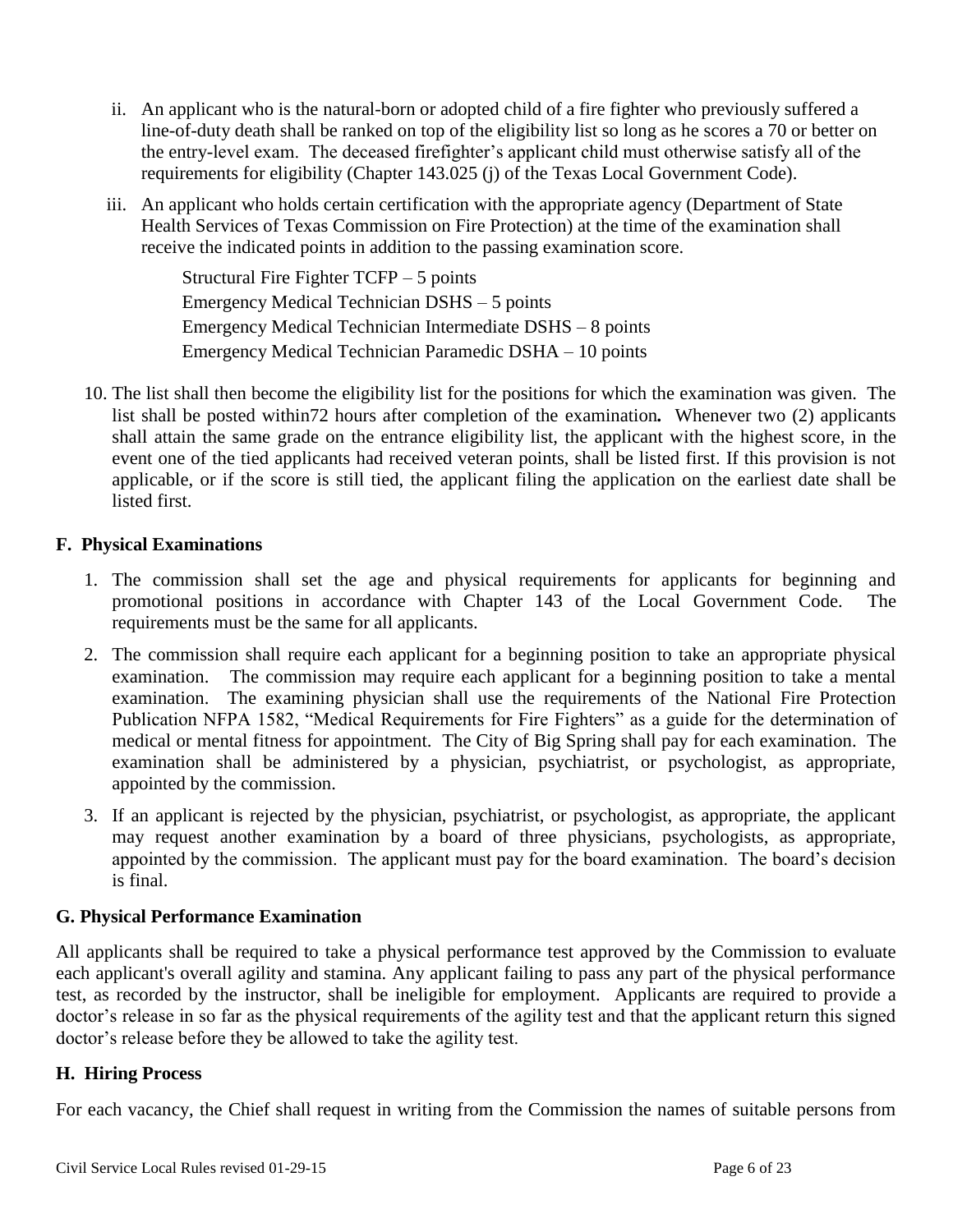the eligibility list. The Director will certify to the City Manager the names of the three persons having the highest position on the suitability list. The City Manager shall make a conditional offer of employment to the person having the highest position unless there is a valid reason why the person having the second or third highest grade should be appointed. Should the City Manger not appoint the person having the highest position on the list, he must notify that person according to the provision of Local Government Code Section 143.026. The conditional offer of employment shall be subject to the successful completion of the medical, psychological or psychiatric evaluations, drug screening and background investigation.

The Chief of the Fire Department shall furnish an experienced investigator to conduct background investigations on applicants for original entry level positions in the Fire Department. The investigator shall verify to the Commission the applicant's statements on his written application and in the oral interview, and any other such verification of facts or character of the applicant as the Commission, the Director, or the Fire Chief may request. Such background reports shall be in writing and shall become a permanent record in each successful applicant's Civil Service File.

Upon successful completion of these requirements, the City Manager will make the final appointment. The City Manager will comply with all federal and state laws in making any appointment. In addition, the City Manager will appoint the person having the highest position on the list unless there is a valid reason why that person should not be appointed. Should the City Manager not appoint the person having the highest position, he shall give notice to the candidate as required by Local Government Code Section 143.026.

Nothing in Local Government Code Chapter 143 provides for a candidate to be heard before the Civil Service Commission in connection with this process. Furthermore, nothing in these rules should be interpreted to accord any such hearing to employment candidates.

Persons accepting appointment to a beginning position in the Big Spring Fire Department shall become certified with the Texas Department of Health (TDH) at a level of EMT-Paramedic. The Department shall determine according to its need when and where such training will take place. Personnel failing to maintain a passing grade during coursework, failing to pass the test for certification for the level of EMT-Paramedic within six (6) months of the completion of coursework or failing to maintain this required certification may be subject to suspension or other discipline pursuant to Chapter 143 of the Local Government Code.

# **Section 4 - Certification of Employee Appointment**

# **A. Certification**

When a person is certified for appointment in the Fire Department, the Director shall forward a record of the person's appointment to the Fire Chief, the City Manager, and retain a copy in the Civil Service files. The record shall show:

- 1. The date notice of examination for the position was posted.
- 2. Date on which the appointed person took the examination.
- 3. Name of person or persons conducting the examination.
- 4. Relative position of the appointed person on the eligibility list.
- 5. Date on which the appointed person took the physical examination.
- 6. Name of physician making the examination and whether or not applicant was accepted or rejected.
- 7. Date on which request for filling the vacancy was made.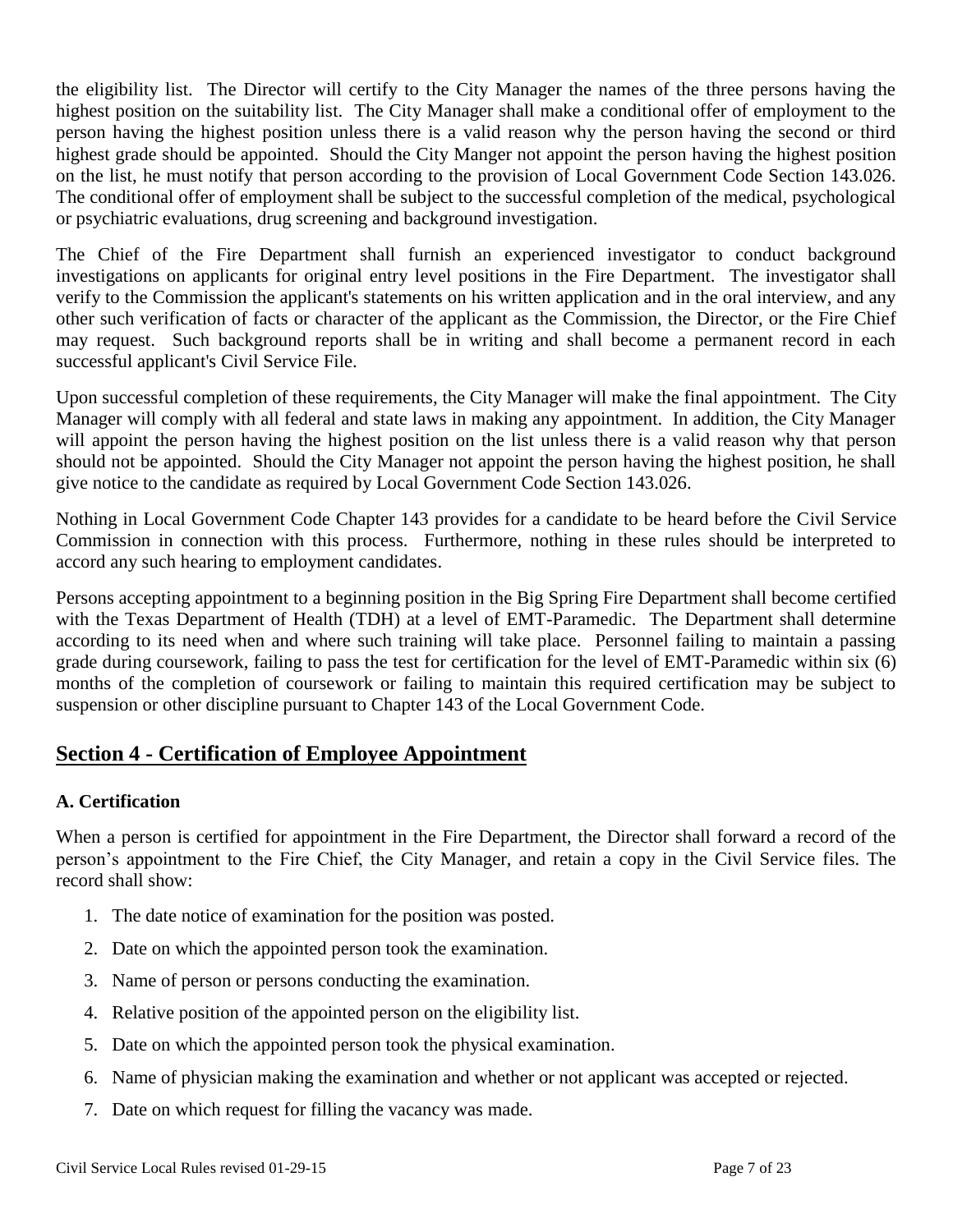- 8. Date on which the appointed person was notified to report for duty.
- 9. Date on which the pay of the appointed person is to start.

#### **B. Failure to Certify**

If the Director intentionally fails to comply with this section, the Commission shall immediately remove the Director from office. The Director's failure to comply with this section does not, however, affect the civil service standing of an employee.

# **Section 5 - Probationary Period**

#### **A. Probationary Requirements**

A person appointed to the Fire Department, shall serve a probationary period of one (1) year from date of employment with the Department as a fire fighter in accordance with Chapter 143 of the Local Government Code.

A person who is required to attend a basic training academy for initial certification with the Texas Commission on Fire Protection shall serve a probationary period of eighteen (18) months from date of employment with the department.

During the probationary period, it shall be the duty of the Fire Chief to discharge and remove from the payroll all fire fighters whose appointments were not regular or not made in compliance with the provisions of Chapter 143, or of the rules or regulations of the Commission.

#### **B. Employee Organization Membership Requirements Prohibited**

An employee who is on probation may not be prohibited from joining or required to join an employee organization. Joining or not joining an employee organization is not grounds for retention or non-retention of an employee who is serving a probationary period.

# **Section 6 – Promotional Testing Procedures**

#### **A. Eligibility for Promotional Testing**

All promotional exams shall be open to a firefighter who, at any time, has held a continuous position in the next lowest pay grade for at least two (2) years. However, if a fire fighter had previously terminated his employment with the department and was subsequently re-hired by the department, the fire fighter must again meet the two (2) year service requirement for eligibility to take a promotional examination. In determining eligibility, service in another Fire Department will not be considered.

The requirement of two (2) years service in the next lowest pay grade shall not apply to those persons recalled on active military duty for a period of twenty-four months or less. Such person shall be entitled to have time spent on active military duty considered as duty in the Fire Department. However, any persons whose active military duty exceeds twelve (12) months shall be required to serve ninety (90) days upon returning to the Department before he/she may be eligible to participate in a promotional exam. This time is considered essential to bring him/her up to date on equipment and techniques.

No person with less than four (4) years actual service in the Department shall be eligible for promotion to the rank of Captain or its equivalent.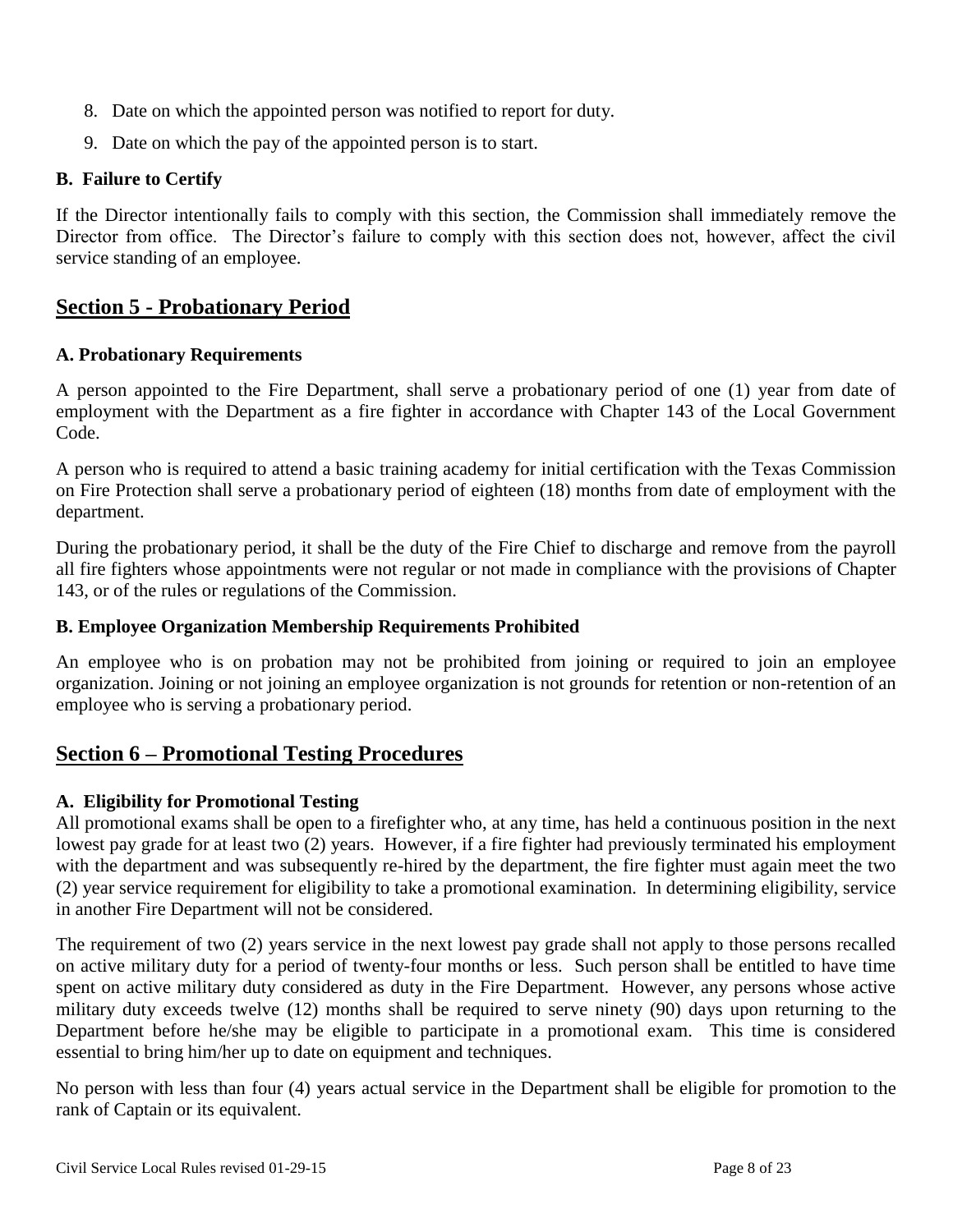#### **B. Notice of Promotional Examinations**

Notice of a promotional examination shall be posted by the Commission not less than 31 days prior to the date set for the promotional examination. The notice shall be posted on the main bulletin board at City Hall and in each Fire Station.

Notices for promotional examinations shall contain the following information:

- 1. Classification to be tested for and its salary.
- 2. Date, time and place of examination.
- 3. Eligibility requirements to take the exam.
- 4. Dates during which the "Intent to Take Examination" forms can be filed.
- 5. Place where "Intent to Take Examination" forms can be picked up and returned.

#### **C. Intent to Take Examination Forms**

This form shall be designed and prepared by the Director of Civil Service. The Commission shall allow not less than ten (10) business days for eligible candidates to file this form from the date said forms are made available. When said forms are filed, a receipt shall be provided to the applicant. This receipt shall be the applicant's admission slip to the testing site.

#### **D. Posting of Source Material**

A list of source materials for which the questions shall be taken shall be posted at least 91 days before the date of the examination. Each source shall be cited in standard bibliographical form, identifying the exact book, pamphlet, statute or any other referenced material. Any chapters or similar major subdivisions of a source which are not considered appropriate for testing for the grade involved may be noted on the source material list. No question shall be taken from deleted chapters or subdivisions.

#### **E. Insufficient Number to Take Promotional Examinations**

Whenever a promotional examination is scheduled and fewer than two (2) eligible members file "Intent to Take Examination" forms in the required time, or fewer than two (2) eligible members appear to take the examination, it shall be deemed that an insufficient number of interested members exist in the eligible classification to take the examination, and the Commission may cancel such examination and reschedule said examination after opening eligibility to persons with less than two years' service or persons in the next eligible classification as provided by law.

#### **F. Conducting Promotional Examinations**

To enter the testing site, all applicants must present their receipt issued when the Intent to Take Examination form was turned in to the Personnel Department. At the posted examination time, all examinees shall be provided with a copy of the test instructions to read along with the test proctor. No applicant shall be admitted to the examination area after the instructions procedure has started.

All applicants shall be given an identical exam in the presence of each other. The Exam shall be entirely in writing.

All materials necessary to take the examination shall be brought to the test site by the Director of Civil Service or designee to include:

- 1. Test booklets for all eligible applicants
- 2. Sufficient answer sheets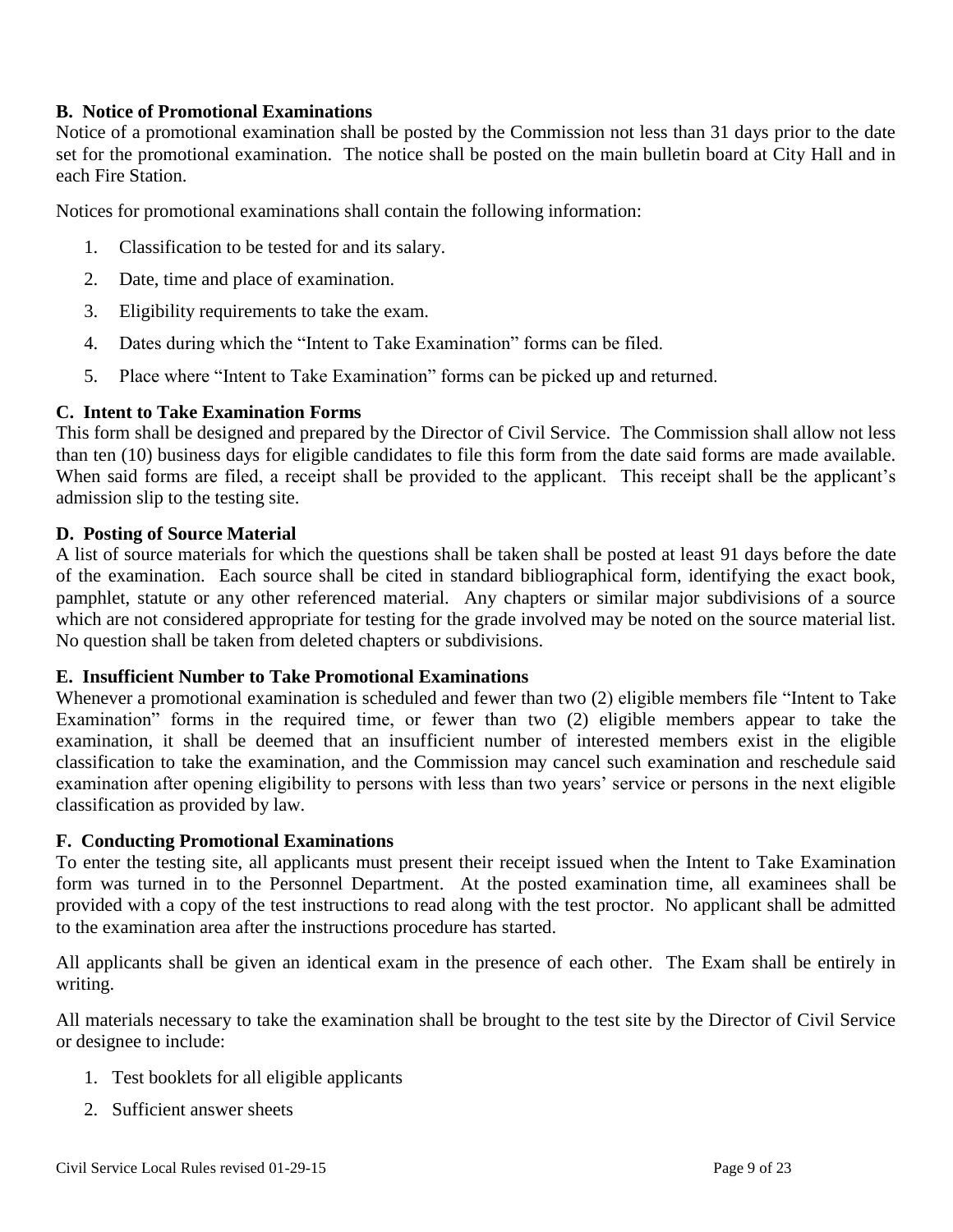- 3. Soft lead pencils
- 4. Blank scratch paper
- 5. Instruction sheets
- 6. Review of promotional exam instructions
- 7. Calculators (if needed)

Any examinee that uses or attempts to use any unfair or deceitful means to pass an examination shall be informed by the test proctor witnessing the act that the examinee's actions shall be reported to the Commission. The test proctor shall later make the report to the Commission for its determination. If the Commission determines after a hearing that the charges of cheating are true, such examinee shall be removed from the eligibility list by the Commission, and will be subject to disciplinary action by the Chief.

#### **G. Post Examination Procedures**

The grading of the examination shall begin promptly after the first applicant taking the examination has completed. Grading will take place at testing site in the presence of any applicants who wish to remain during the grading.

For five (5) business days immediately following the day of the test, persons who took the test shall be allowed to view their examination, answer sheet, instruction sheet and the source materials from which the test questions were taken. Test reviews will need to be by appointment in order to prepare a secure review area. No personal reference material will be allowed in or out of the test review area. In order to ensure fairness to all and maintain the integrity and security of the tests, the following procedures shall be used:

- a) Source materials and test folders containing the examination, answer sheet, instruction sheet and scratch paper for each individual tested shall be available for their examination at the office of the Civil Service Director.
- b) Each individual shall be allowed to examine his own test, answer sheet, verify the number of questions missed and fully examine each question missed.
- c) An individual who desires to protest a question may submit the appeal in writing on an Appeal Form provided by the Director within the five (5) business days immediately following the day of the test. The Appeal Form shall include the following information:
	- 1) The date and classification of the test being appealed.
	- 2) Information shall be provided stating the basis for the appeal and request for a commission hearing.
	- 3) The specific action desired on the part of the Commission (i.e. delete question, change answer, etc.)
- d) A written notice identifying the name of the appellant, the date of testing, the classification of the test and the question number or numbers appealed shall be provided to the department for distribution to all locations where tested individuals work. Individuals, who have taken the exam in question, who desire to appear before the Commission either in support of the accepted answer for a protested question or to join in the protest of this answer, shall be permitted to express their rationale concerning the proper answer. This rule does not exclude individuals or City officials responsible for administering the exam or duly identified representatives of individual examinees*.*
- e) Once appeals are received, the Director of Civil Service shall prepare (for the Commission) a written response for each appeal filed*,* which shall be attached to the appeal: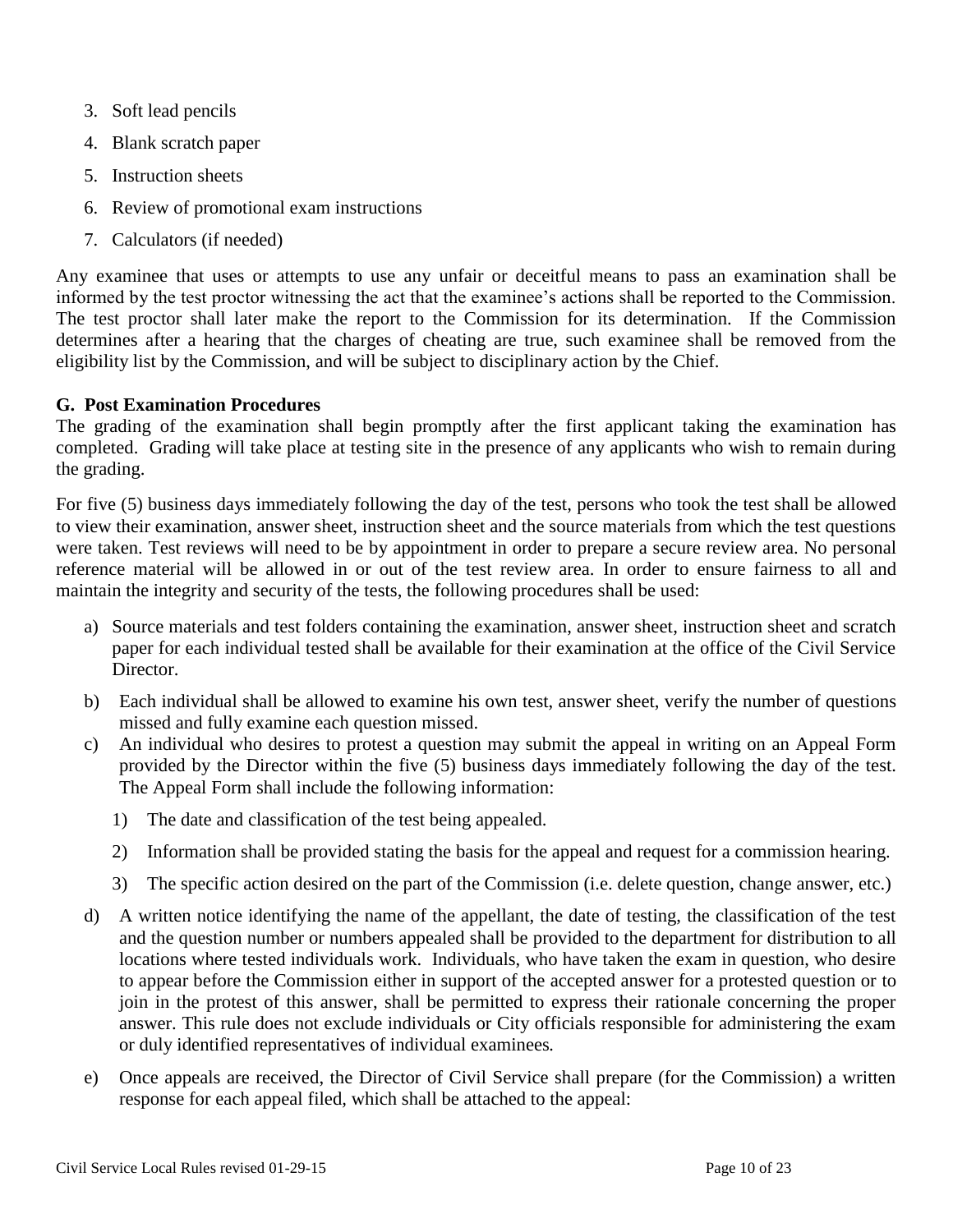- 1) Question number
- 2) Question and answers as they appeared on the test
- 3) Correct answer as shown on the scoring key
- 4) Copy of the Source Material page(s) from which the question was pulled or those being referenced by the person appealing to support the appeal.
- 5) Appellant(s) name(s)
- 6) Staff response to the appeal, including recommended action

This information shall be provided to each Commissioner at the scheduled Commission meeting*.*

- f) During the appeal hearing, the following rules will apply:
	- 1) Appealed question(s) will be considered in numerical order.
	- 2) Each appellant shall be given an opportunity to present reasons for appeal. The appellant may designate a representative to present comments.
	- 3) The Chairman will first ask each appellant if he still wishes to appeal. The appellant will then be allowed to make a brief presentation. The Commission may limit the time for each appellant to speak on each question as long as all Commissioners agree to such limitation.
	- 4) After each appellant has spoken on the question, the Commission may ask questions of the appellant. The Chairman will then allow others an opportunity to speak on the question offering differing opinions, if they so desire. The Commission will then make a decision on that question once all discussion has ended.
	- 5) The accuracy of an answer is always based on those sources from the current Source Material list. If, on some questions, there are two or more answers that may be generally relevant, the best answer shall always be the correct answer.
	- 6) The Commission will then consider the next question being appealed, and so forth, until the Commission has rendered a decision on each of the appealed questions.
	- 7) After discussing each question, the Commission will vote on their decision on each question. The Commission will decide on one of the following alternatives for each appealed question:
		- a) Keep the same answer as on the original key (answer stands);
		- b) Change the correct answer;
		- c) Delete the question.
	- 8) A majority of the Commission agreeing on a decision will determine the final decision on that question.
	- 9) After announcing their decisions on each question, the Director of Civil Service will re-score all answer sheets and establish a new eligibility list during the hearing. The amended eligibility list shall have the same effective date as the original list. If a question is deleted, the total number of test questions will be reduced and the new eligibility list will be based on the remaining number of questions. For example, if two questions are deleted, this reduces the total number of questions on the test to 98. The value of remaining questions will be changed to equal a total of 100 points.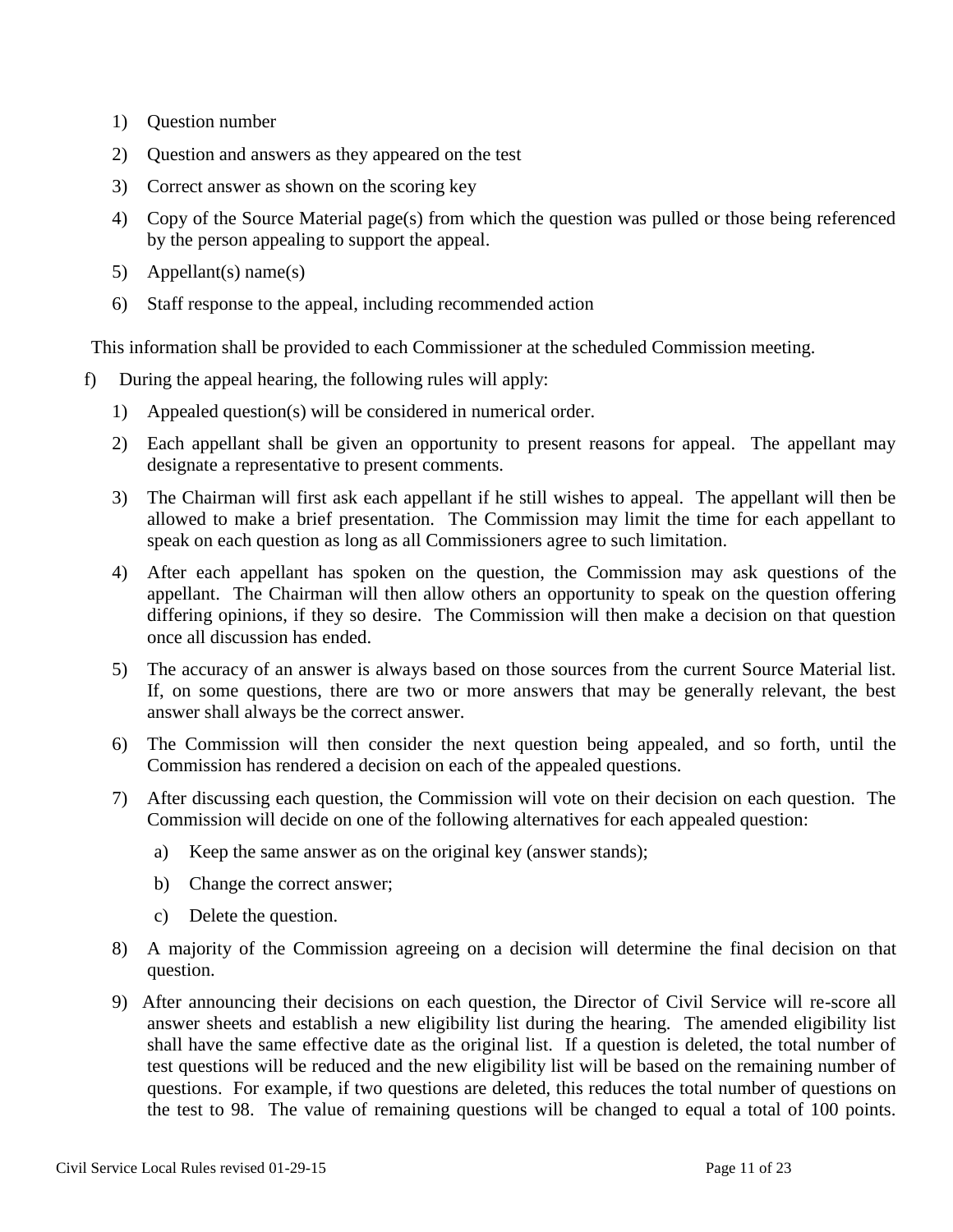Seniority points will then be added. The new eligibility list will be approved by the Civil Service Commission and posted within 24 hours.

#### **H. Source Materials**

- a) Beginning with the effective date of these procedures, the Fire Chief shall appoint a Source Materials Review Committee. The committee will be appointed annually and will submit recommendations regarding source materials lists to the Chief. The Chiefs will make the final source material list.
- b) The Commission shall provide for posting of Source Material lists ninety-one (91) days prior to any test date as per 143.029(a).

#### **I. Eligibility Lists**

- a) "Minimum Passing Grade" The minimum passing grade on promotional exams shall be 70 percent. This minimum passing score must be achieved before any additional credits are added to the applicant's final score.
- b) "Seniority" The total time of employment as a firefighter for the City of Big Spring. Time-off for disciplinary suspension does not constitute a loss of seniority time, nor does it constitute a break in service. The time involved in higher classification is also not included. It does mean all years of service as a firefighter with the City of Big Spring whether interrupted, or uninterrupted and not merely the last continuous period of service.
- c) Ranking of persons on Eligibility List The total final grade of each person on the eligibility list shall be computed, for all persons making at least a minimum passing score, by adding the examination raw score to any seniority credits for total years.
- d) Posting of Eligibility List The Director shall post the tentative promotional eligibility list within 24 hours after the conclusion of the test. Each eligibility list remains in existence for one year after the date on which the exam is given.
- e) Tie-Breaking Procedure In the event two or more examinees make identical total final scores under the above section, then their order on the eligibility list shall be based upon their examination raw scores only. In the event the examinees are still tied, their order on the eligibility list shall be based upon whoever has the greatest length of time in their present grade or classification. In the event the examinees are still tied, their order shall be decided by their rank on the preceding eligibility list from which they were promoted.
- f) Removal from Eligibility List A person occupying a position on a current eligibility list shall be removed from the eligibility list by the Commission whenever he 1) terminates from the classified service, or 2) voluntarily requests that he be removed, or 3) declines an offered promotion three times, or the head of the department passes over such person and such bypass is not challenged or is upheld by the Commission, or any combination of the two for three times, with written reasons filed thereafter by the head of the department with the Commission and not set aside.
- g) Exhaustion of Eligibility List If all candidates on a given promotional eligibility list reject a position, all shall be considered to be removed from the promotional list, the list shall be considered to be exhausted and a new examination shall be posted. New examinations posted following the exhaustion of a promotional eligibility list due to rejection of a position may be dropped to the next lower classification as specified in Chapter 143.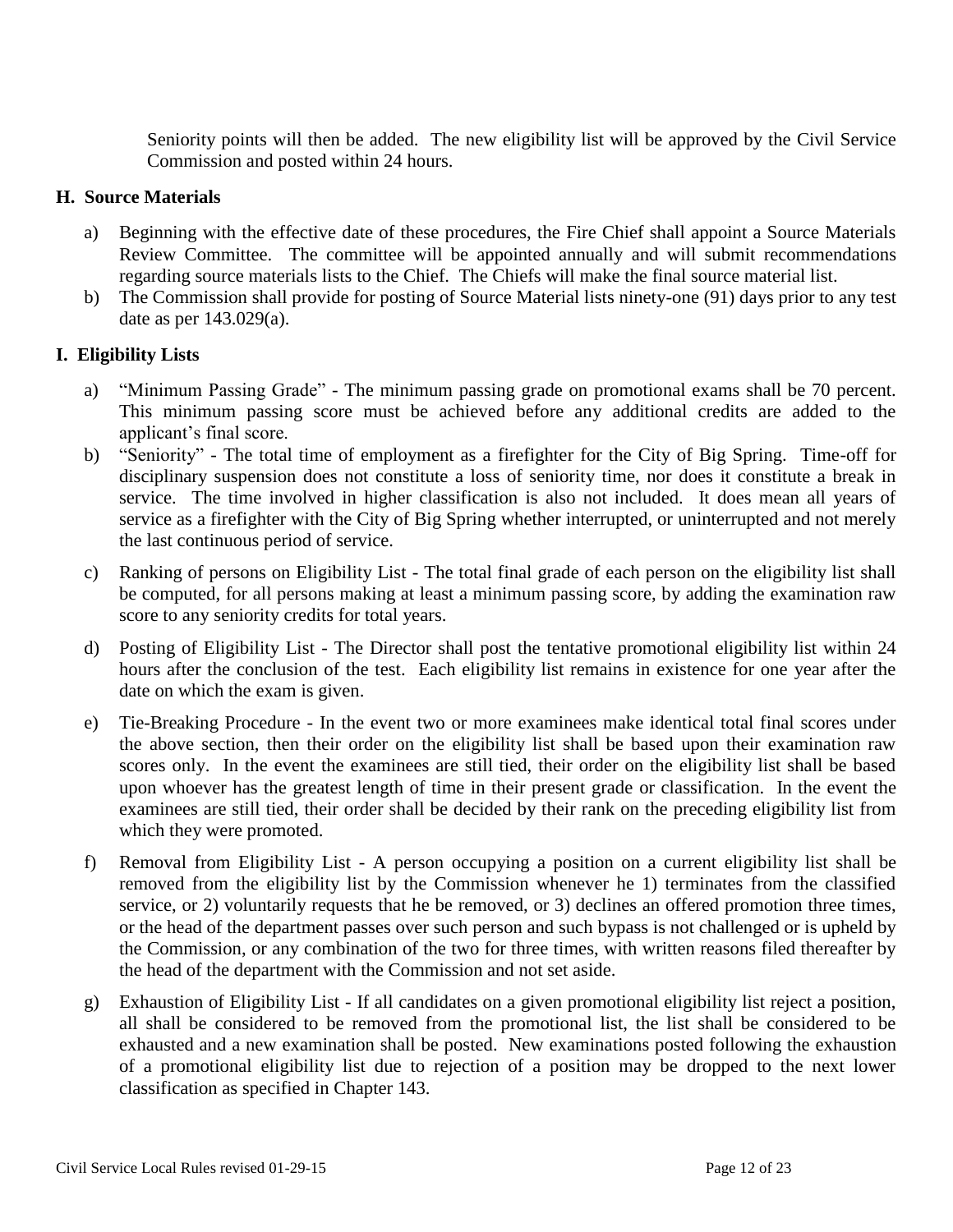#### **J. Selection Process**

If an eligibility list for a position to be filled exists on the date the vacancy occurs, the Director, on request by the Chief of the department, shall certify to the Chief the names of the three (3) persons having the highest positions on that eligibility list. The Commission shall certify the names within ten (10) days after the date the Commission is notified of the vacancy.

Unless the Chief has a valid reason for not appointing the person, the Chief shall appoint the eligible promotional candidate having the highest grade on the eligibility list. If the Chief has a valid reason for not appointing the eligible promotional candidate having the highest grade, the chief shall personally discuss the reason with the person being bypassed before appointing another person. The Chief shall also file the reason in writing with the Commission.

If the person is bypassed, the person's name is returned to its place on the eligibility list and shall be resubmitted to the Chief if a vacancy occurs.

If the Chief refuses three (3) times to appoint a person, files the reasons for the refusals in writing with the Commission, and the Commission does not set aside the refusals, the person's name shall be removed from the eligibility list.

Appeals from a bypass, conducted pursuant to this section, shall be in accordance with the provisions of Sections 143.036 of the Local Government Code.

Persons accepting a promotion in the Big Spring Fire Department on or after the effective date of 04/16/2001, shall, within twelve months of being appointed, become certified with the Texas Department of Health, at a minimum level of EMT-Basic. Said persons shall maintain such certification, after obtaining it, throughout their employment. Any person failing to obtain and maintain such requirements or criteria may be subject to demotion or other discipline pursuant to Chapter 143 of the Local Government Code.

The Fire Chief may extend the twelve month compliance period in those cases where required outside training cannot be obtained within the twelve month compliance period. Such extension shall, however, be effective only until the training becomes available.

Any individual offered a promotion as the next eligible candidate from an Eligibility List may decline such promotion for reasons, which seem to him to be necessary and appropriate. Those reasons shall be furnished in writing to the Chief for his consideration and retention in file. If a candidate verbally turns down a position but does not sign a form it will also be valid.

#### **K. Test Security and Retention**

The Director is responsible for the preparation and security of each promotional examination. Both before and after administration of the test, all copies of the test and answer key shall be kept in a secure location. Access shall be limited to those staff who the Director has designated as necessary for the administration of testing and record keeping.

Per guidelines established by the Texas States Records Retention Schedule (2<sup>nd</sup> Edition), promotional tests will be kept on file for a period of two years.

# **Section 7 - Efficiency Reports**

The Commission may formulate proper procedures and rules for semiannual efficiency reports and grade of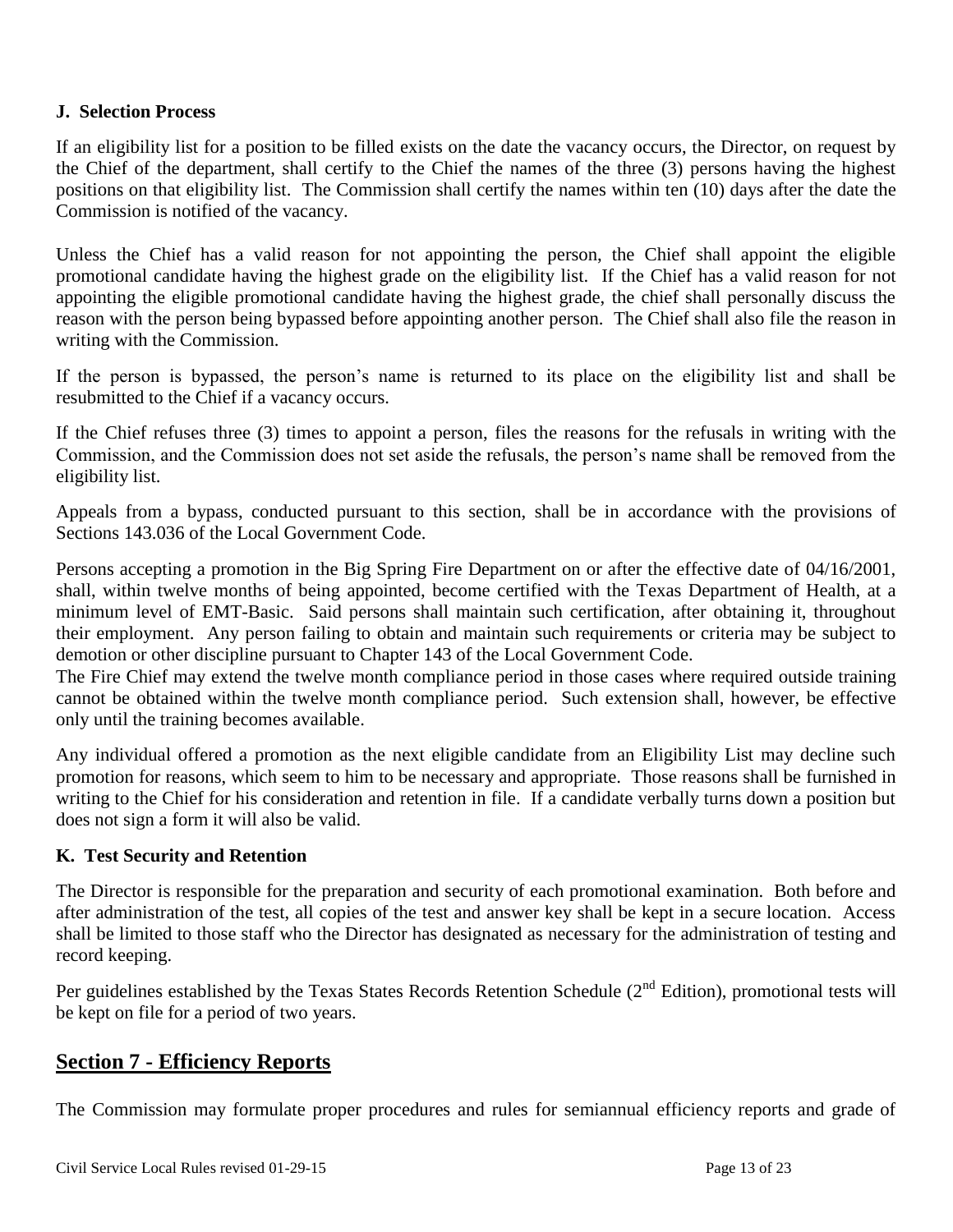each member of the Fire Department. If the Commission compiles efficiency reports for members of the Fire department, the Commission shall provide a copy of a member's efficiency report to the member. Any fire fighter may, within ten (10) days after receiving his efficiency report, make a statement in writing about the efficiency report. The statement shall be placed in his permanent file with the efficiency report.

# **Section 8 - Disciplinary Suspensions**

#### **A. Procedures**

The Fire Chief may suspend an employee under his supervision or jurisdiction for the violation of a Civil Service rule for a reasonable period not to exceed fifteen (15) calendar days, or for an indefinite period. An indefinite suspension is equivalent to permanent dismissal from the department.

If offered by the Chief the employee may agree in writing to voluntarily accept, with no right of appeal, a suspension of not less than sixteen (16) or more than ninety (90) calendar days for violation of Civil Service rules. The employee must accept the offer no later than the fifth (5th) working day after the offer is made. If the Chief suspends an employee, the Chief shall, within 120 hours after the suspension, file a written statement with the Commission giving the reasons for the suspension. The Chief shall deliver a copy in person to the suspended employee.

The written statement filed by the Fire Chief with the Commission shall point out the Civil Service Rule alleged to have been violated by the suspended employee and shall describe the alleged acts of the employee that the Fire Chief contends are in violation of the Civil Service rules. It is not sufficient for the Fire Chief merely to refer to the provision of the rules alleged to have been violated. If the Fire Chief does not specifically point out the act or acts complained of on the part of the employee, the Commission shall promptly reinstate the employee.

The order of suspension shall inform the employee that if he wishes to appeal, he must file a written appeal with the Commission not later than the tenth (l0th) day after the date on which the employee receives a copy of the statement. If the employee refuses an offer of suspension of not less than sixteen (16) or more than ninety (90) calendar days and wishes to appea1 to the Commission, the employee must file a written appeal with the Commission not later than the fifteenth (15th) day after the date the employee receives the statement.

If a suspended fire fighter appeals the suspension to the commission, the commission shall hold a hearing and render a decision in writing within 30 days after the date it receives notice of appeal. The suspended person and the commission may agree to postpone the hearing for a definite period. In its decision, the commission shall state whether the suspended fire fighter is: (1) permanently dismissed from the fire department; (2) temporarily suspended from the department; or (3) restored to the person's former position or status in the department's classified service.

In a hearing conducted under this section, the department head is restricted to the department head's original written statement and charges, which may not be amended.

If the Commission finds that the period of disciplinary suspension should be reduced, it may order a reduction in the period of suspension. If the suspended employee is restored to the position of class of service from which he was suspended, the employee shall receive full compensation for the rate of pay provided for the position or class or service from which he was suspended for the actual time lost as a result of the suspension**.** All hearings of the Commission in case of a suspension are public. The Commission may deliberate the decision in closed session but may not consider evidence that was not presented at the hearing. The Commission shall vote in open session.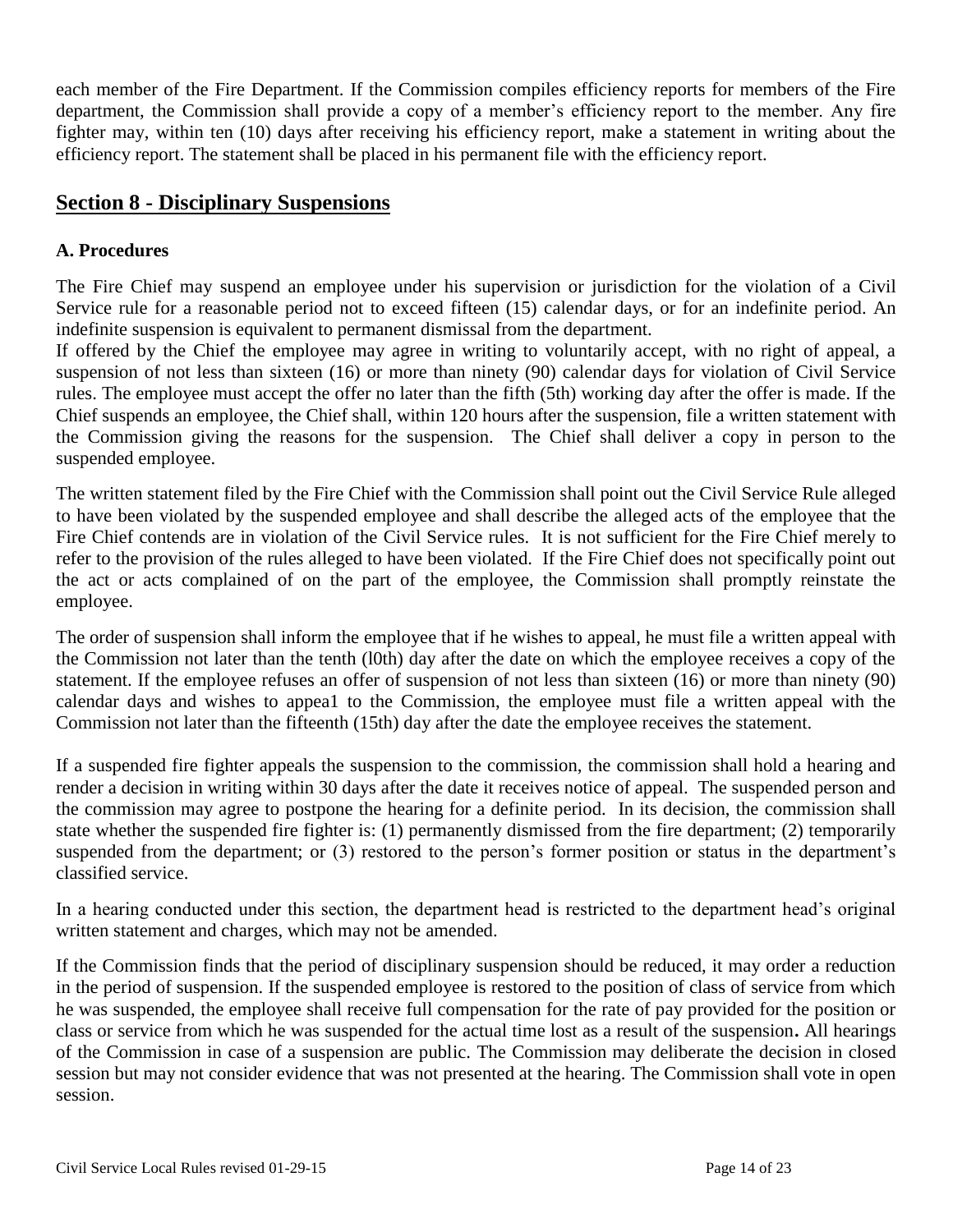In a Civil Service hearing conducted under this subsection, the Fire Chief is restricted to his original written statement and charges which may not be amended. In the original written statement and charges and in any hearing conducted under this subsection, the Fire Chief may not complain of an act or acts that occurred earlier than the 180th day immediately preceding the date on which the Fire Chief suspends the employee. If the act is allegedly related to criminal activity including violation of a federal, state or local law for which the fire fighter is subject to criminal penalty, the Fire Chief may not complain of an act that is discovered earlier than the  $180<sup>th</sup>$ day preceding the date the Fire Chief suspends the fire fighter. The Fire Chief must allege that the act complained of is related to criminal activity.

The commission may suspend or dismiss a fire fighter only for violation of civil service rules and only after a finding by the commission of the truth of specific charges against the fire fighter.

#### **B. Cause for Removal or Suspension**

The following shall constitute valid grounds for removal or suspension of a fire fighter:

- 1. Conviction of a felony or other crime involving moral turpitude;
- 2. Violations of the provisions of the Charter of the City of Big Spring;
- 3. Acts of incompetency;
- 4. Neglect of duty;
- 5. Discourtesy by said employee to the public or to fellow employees while said employee is in the line of duty;
- 6. Acts of said employee showing a lack of good moral character;
- 7. Drinking of intoxicants while on duty or intoxication while off duty;
- 8. Conduct prejudicial to good order**;**
- 9. Refusal or neglect to pay just debts;
- 10. Absence without leave;
- 11. Shirking duty, or cowardice at fires;
- 12. Violation of any rules and regulations of the Fire Department, or of special orders, as applicable.

# **Section 9 - Demotions**

If the Fire Chief wants an employee under his supervision to be involuntary demoted, the Chief may recommend in writing to the Commission that the commission demote the employee.

The Fire Chief must include in the recommendation for demotion the reasons the Fire Chief recommends the demotion and a request that the commission order the demotion. The Fire Chief must immediately furnish a copy of the recommendation in person to the affected employee**.**

The commission may refuse to grant the request for demotion. If the commission believes that probable cause exists for ordering the demotion, the commission shall give the employee written notice to appear before the commission for a public hearing at a time and place specified in the notice. The commission shall give the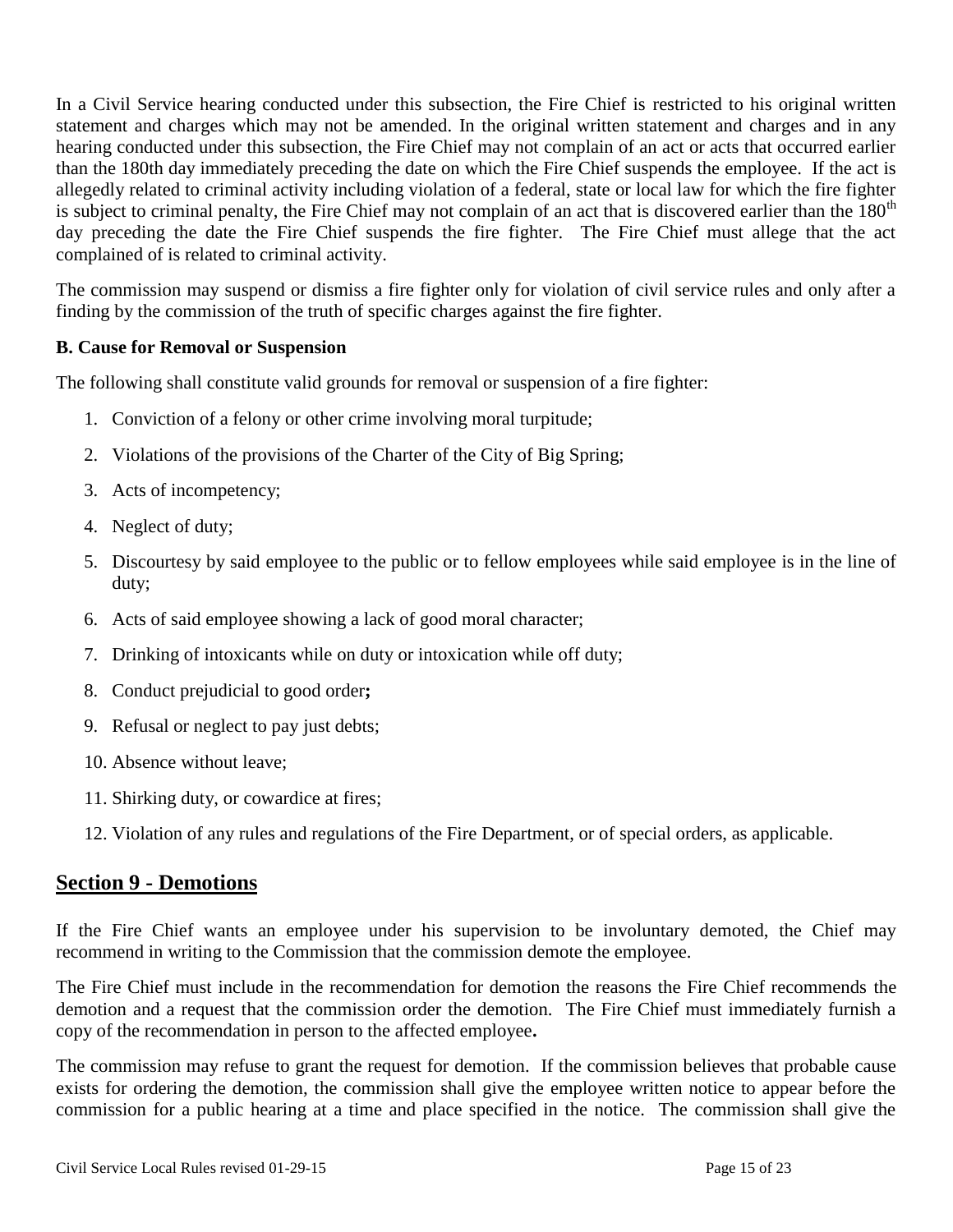notice before the  $10<sup>th</sup>$  date the hearing will be held.

Said employee shall have the right to a full and complete public hearing upon such proposed demotion. The Commission shall not demote any employee without such hearing.

A voluntary demotion in which the officer accepting the demotion has in writing accepted the terms of the demotion is not subject to this section.

# **Section 10 - Hearing Examiners**

The letter of disciplinary action issued to an employee shall state, in addition to other notice requirements prescribed by Chapter 143 that in an appeal of an indefinite suspension, a promotional pass over, or a recommended demotion, the appealing employee may elect to appeal to an independent third party hearing examiner instead of to the Commission. The letter must also state that if the employee elects to appeal to a hearing examiner. The employee waives all rights of appeal to a district court except as provided by the last paragraph of this section. To exercise this choice, the appealing employee must submit to the Director a written request as part of the original notice of appeal required Chapter 143 stating his decision to appeal to an independent third party hearing examiner. The decision of the hearing examiner is final and binding on all parties.

If the appealing employee chooses to appeal to a hearing examiner, the employee and the Fire Chief or their designees shall first attempt to mutually agree on the selection of an impartial hearing examiner. If an agreement is not reached on the selection of the hearing examiner on or before the tenth (l0th) day after the date the appeal is filed, the Director shall immediately request a list of seven (7) qualified neutral arbitrators from the American Arbitration Association or Federal Mediation and Conciliation Service, or their successor in function. The employee and the Fire Chief or their designees may mutually agree on one  $(1)$  of the seven  $(7)$  neutral arbitrators on the list. If they do not agree within five  $(5)$ working days after receipt of the list, each party shall alternate striking a name from the list and the name remaining shall be the hearing examiner. The parties or their designees shall mutually agree on a date for the hearing.

The appeal hearing shall commence as soon as the hearing examiner selected can be scheduled. If the hearing examiner cannot commence the hearing within forty-five (45) calendar days after the date of selection, the employee may, within two (2) days of learning of that fact, call for the selection of a new hearing examiner using the same procedure as provided above.

In all hearings conducted under this section, the hearing examiner shall have the same duties, powers, and authority as the Commission, including, the right to issue subpoenas. In a hearing held under this section, the parties may agree to an expedited procedure. Unless otherwise agreed by the parties, in an expedited procedure the hearing examiner shall render a decision on the appeal within 10 days after the conclusion of the hearing. In appeals not involving an expedited hearing procedure, the hearing examiner shall make a reasonable effort to render a decision on an appeal within 30 days after the conclusion of the hearing or the filing of the briefs. The hearing examiner's inability to meet the time requirements imposed by this section does not affect the hearing examiner's jurisdiction, the validity of the disciplinary action, or the hearing examiner's final decision.

All fees and expenses of the hearing examiner are shared equally by the appealing employee and by the Department. The costs of witnesses are paid by the party who calls the witness.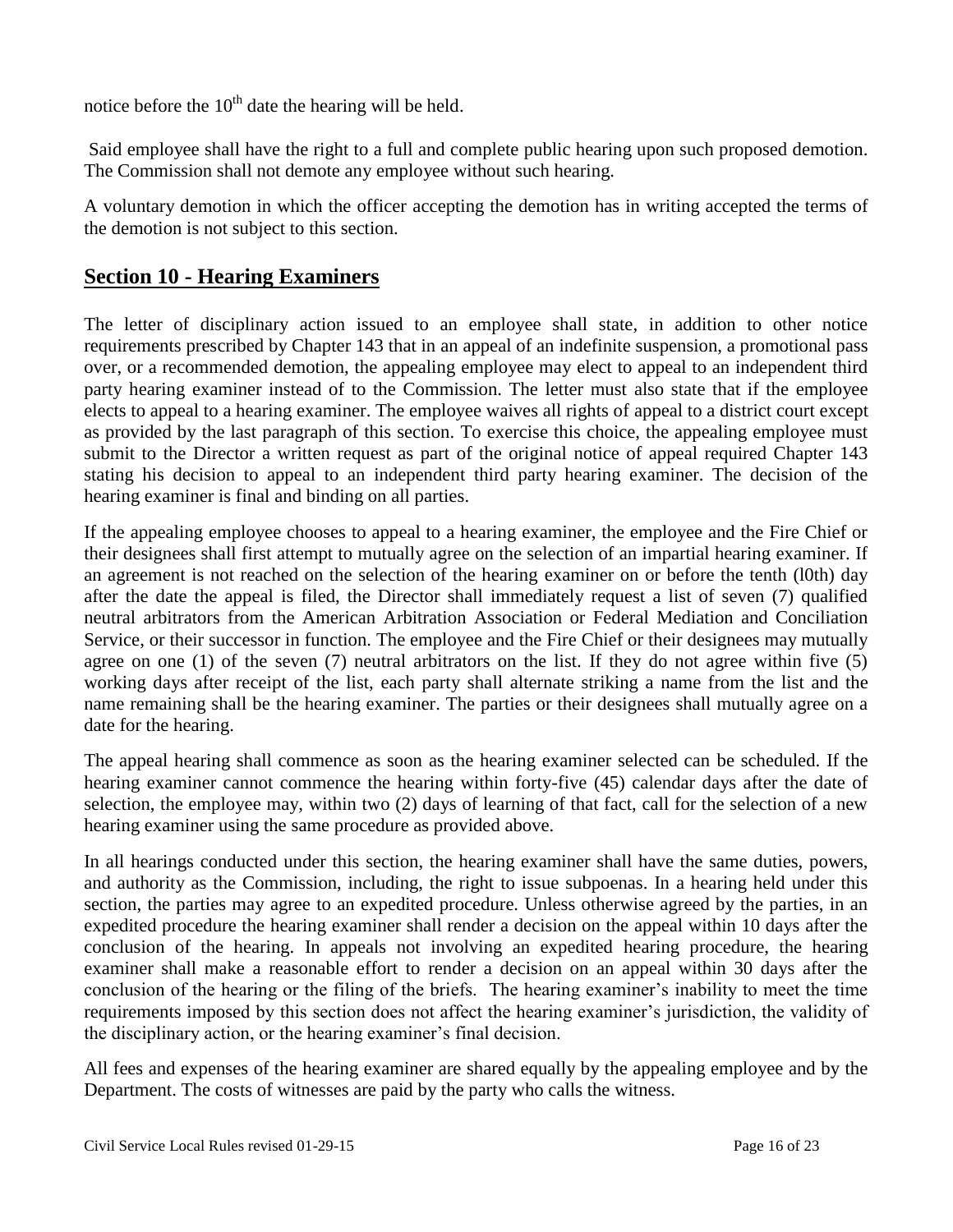A state district court may hear an appeal of a hearing examiner**'**s award only on the grounds that the arbitration panel was without jurisdiction or exceeded its jurisdiction or that the order was procured by fraud, collusion, or other unlawful means. An appeal must be brought in the state district court having Jurisdiction in the municipality in which the Department is located.

# **Section 11 - Procedures After Felony Indictment or Misdemeanor Complaint**

If a fire fighter is indicted for a felony or officially charged with the Commission of a class A or B misdemeanor, the procedures prescribed by this section apply.

The Fire Chief may temporarily suspend the fire fighter with or without pay for a period not to exceed 30 days after the date of final disposition of the specified felony indictment or misdemeanor complaint. The Fire Chief shall notify the suspended fire fighter in writing that the they are being temporarily suspended for a specific period with or without pay and that the temporary suspension is not intended to reflect an opinion on the merits of the of the indictment or complaint.

If the action directly related to the felony indictment or misdemeanor complaint occurred or was discovered on or after the 180th day before the date of the indictment or complaint, the Fire Chief may, not later than the thirtieth (30th) day after the date of final disposition of the felony charge or misdemeanor Complaint, bring a charge against the fire fighter for a violation of civil service rules.

Conviction of a felony is cause for dismissal, and conviction of a Class A or B misdemeanor may be cause for disciplinary action or indefinite suspension**.**

Acquittal or dismissal of an indictment or a misdemeanor complaint does not mean that a fire fighter has not violated Civil Service rules or regulations and does not negate the charges that may have been or subsequently be brought against him by the Fire Chief. A fire fighter indicted for a felony or officially charged with the Commission of a Class A or B misdemeanor who has also been charged by the Fire Chief with Civil Service violations directly related to the indictment or misdemeanor complaint may delay the Civil Service hearing for a period of not more than thirty (30) days after final disposition of the indictment or complaint.

If the Fire Chief temporarily suspends a fire fighter who has been indicted for a felony or officially charged with a class A or B misdemeanor, and the fire fighter is not found guilty of the indictment or complaint in the court of competent jurisdiction, the fire fighter may appeal to the Commission or to a hearing examiner for recovery of back pay. The Commission or hearing examiner may award all or part of the back pay or reject the appeal.

The Fire Chief may order an indefinite suspension based on an act or acts classified as felony or a class A or B misdemeanor after the 180-day period after discovery of the act or acts by the Department if delay is considered necessary by the Fire Chief to protect a criminal investigation of the employee's conduct. If the Fire Chief intends to order an indefinite suspension after the 180-day period, the Fire Chief must file a statement describing the criminal investigation and its objectives with the attorney general not later than the 180th day after the date on which the act complained of occurred.

# **Section 12 - Procedures Before Commission**

# **A. Appeal**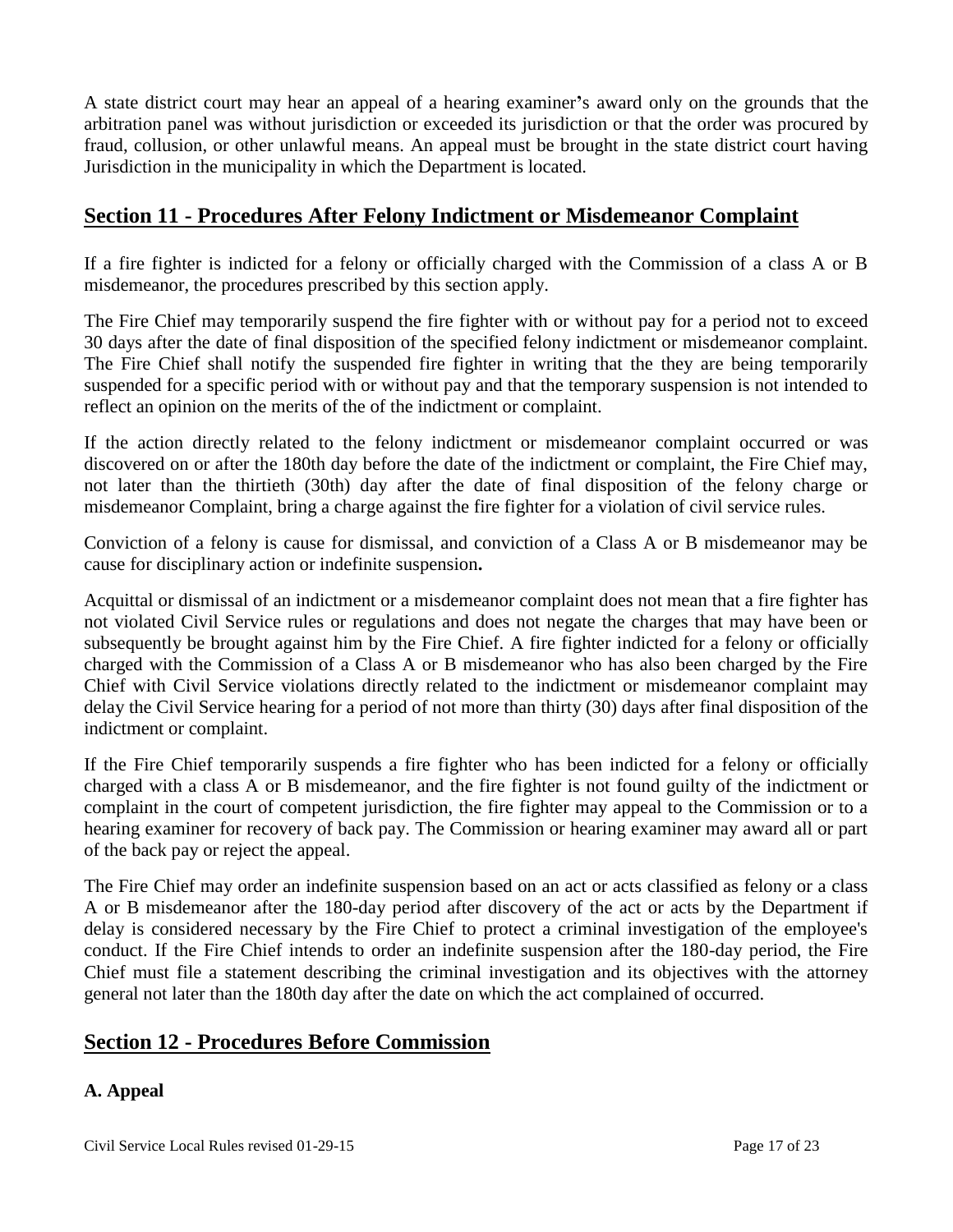In order for a fire fighter to appeal to the Commission from any action for which an appeal or review is provided under the terms of these rules, it shall only be necessary for him/her to file within ten (10) days with the Commission an appeal setting forth the basis of his appeal, except as otherwise specifically provided by these rules and regulations.

The appeal shall include a statement denying the truth of the charge as made, a statement taking exception to the legal sufficiency of such charges, a statement alleging that the recommended action does not fit the offense, alleged offense, or any combination of the statements, and in addition, a request for a hearing by the Commission.

#### **B. Right to Counsel**

In all hearings, appeals, and reviews of every kind and character, wherein the Commission is performing an adjudicatory function, the employee shall have the right to be represented by counsel or any person of his choice.

#### **C. Request to Subpoena**

The employee may request the Commission to subpoena any books, records, documents, papers, accounts, or witnesses that the employee considers pertinent to his case. The request to have materials subpoenaed must be made at least ten (10) days before the date of the hearing.

If the Commission does not subpoena the requested materials, at least three (3) days prior to the hearing date, it shall make a written report to the employee stating the reason it will not subpoena the requested material, and this report shall be read into the public records of the Commission hearing.

#### **D. Proceedings**

At the scheduled time and place, the hearing shall be called to order.

All parties shall come to the hearing prepared and ready to proceed so as to minimize any disruption of the hearing process. All parties shall bring at least four (4) copies of all documents or exhibits to be considered by the Commission at the hearing.

All disciplinary appeal proceedings shall be public hearings.

A record of the proceedings, capable of clear and accurate reproduction or transcription, shall be made and maintained by the Director.

After being called to order but prior to the beginning of testimony or evidence, consideration shall be made as to any motions, requests or jurisdictional matters as submitted by either party. The participants shall also seek to obtain as many stipulations as possible as to non-contested or non-material matters. The Commission may "carry" such motions until the hearing is completed and all factual evidence has been presented before making its final ruling thereto.

Both parties may be allowed to make brief opening statements.

Unless waived by the participants, the hearing shall then proceed with the reading into the record the statement of charges and specifications as well as factual summary of the operative events as filed with the Commission by the Fire Chief and which forms the basis of disciplinary action imposed on the employee. The hearing shall then proceed to develop the evidence and testimony as to those contested matters.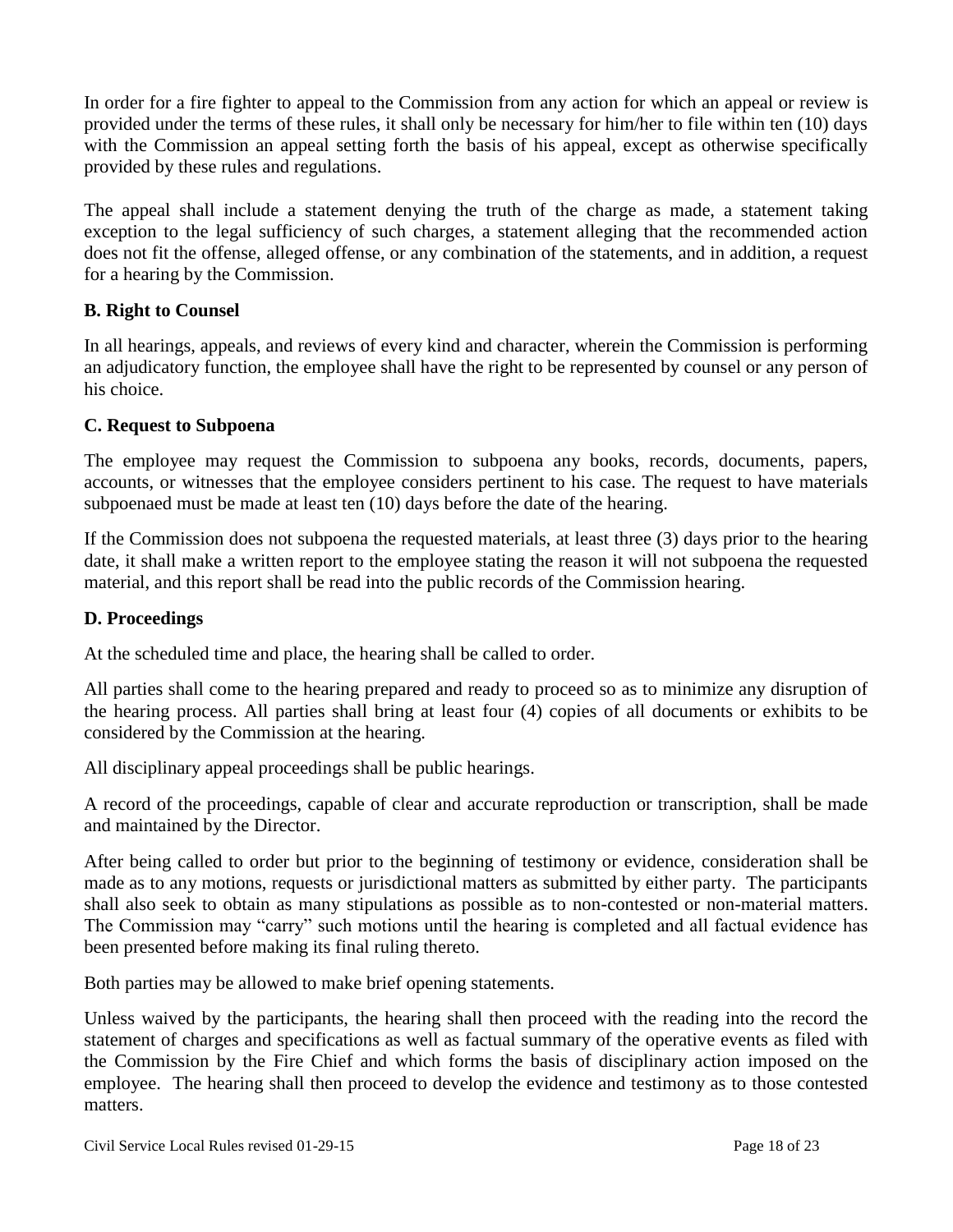The City shall go first in the presentation of evidence and testimony. Thereafter, the responding party shall have the opportunity to respond with its own evidence, witnesses or testimony. Thereafter, the City may come forward with rebuttal evidence or testimony. Presentations by both parties shall be as brief and closely related to the issue(s) as much as is possible. Throughout the proceedings, Commission members may also ask their own questions as needed in order to aid their consideration of the testimony or evidence.

Witnesses may be sworn and their testimony taken under oath or affirmation. Witnesses are subject to reasonable and relevant cross-examination by the opposing party.

Upon request by either party, the hearing process may utilize what is commonly known as "the Rule" concerning oral testimony, meaning that all persons who shall be expected to testify at the hearing, other than, the parties and their representatives, shall not be allowed to observe or listen to any of the proceedings except when they are actually testifying as a witness. "The Rule" may be used to ensure one witness' testimony is not influenced by another's testimony. While under "the Rule", potential witnesses shall not discuss any aspect of the appeal or hearing except with the attorneys or the representative involved. Invoking "the Rule" is not mandatory and may be waived in whole or in part by agreement.

The Commission shall exercise reasonable control over the questioning of the witnesses and presentation of evidence so as to:

- a) make an effective ascertainment of the truth;
- b) keep such presentations relevant to the issues to be determined;
- c) avoid the needless consumption of time and expense; and
- d) protect the witnesses and employees from harassment or undue embarrassment.

The parties and their respective representatives shall cooperate in keeping all presentations as brief and to the point as possible. Long drown-out sessions shall be discouraged.

The Commission shall provide the employee reasonable opportunity to produce objective evidence and/or testimony to develop:

- a) That the employee did not commit the misconduct as alleged, i.e., "the facts are not true"; or
- b) That even if the employee committed the acts as alleged, that such activity does not constitute actionable misconduct; or
- c) That even if the employee committed actionable misconduct, that the degree of discipline imposed is too harsh or severe, i.e., the disciplinary action imposed was "unreasonable, arbitrary or capricious"; or
- d) A combination of any of these matters which would justify or compel modification of the Department Head's action.

All hearings must remain business-like and focus upon resolution of factual matters. Hearings shall not be a time for accusations, threats, speeches or arguments. The Commission shall have the discretion to adjourn any meeting that deteriorates into a "shouting match" or where fruitful dialogue ceases.

The Commission shall have the discretion to control the length of time of any particular session as well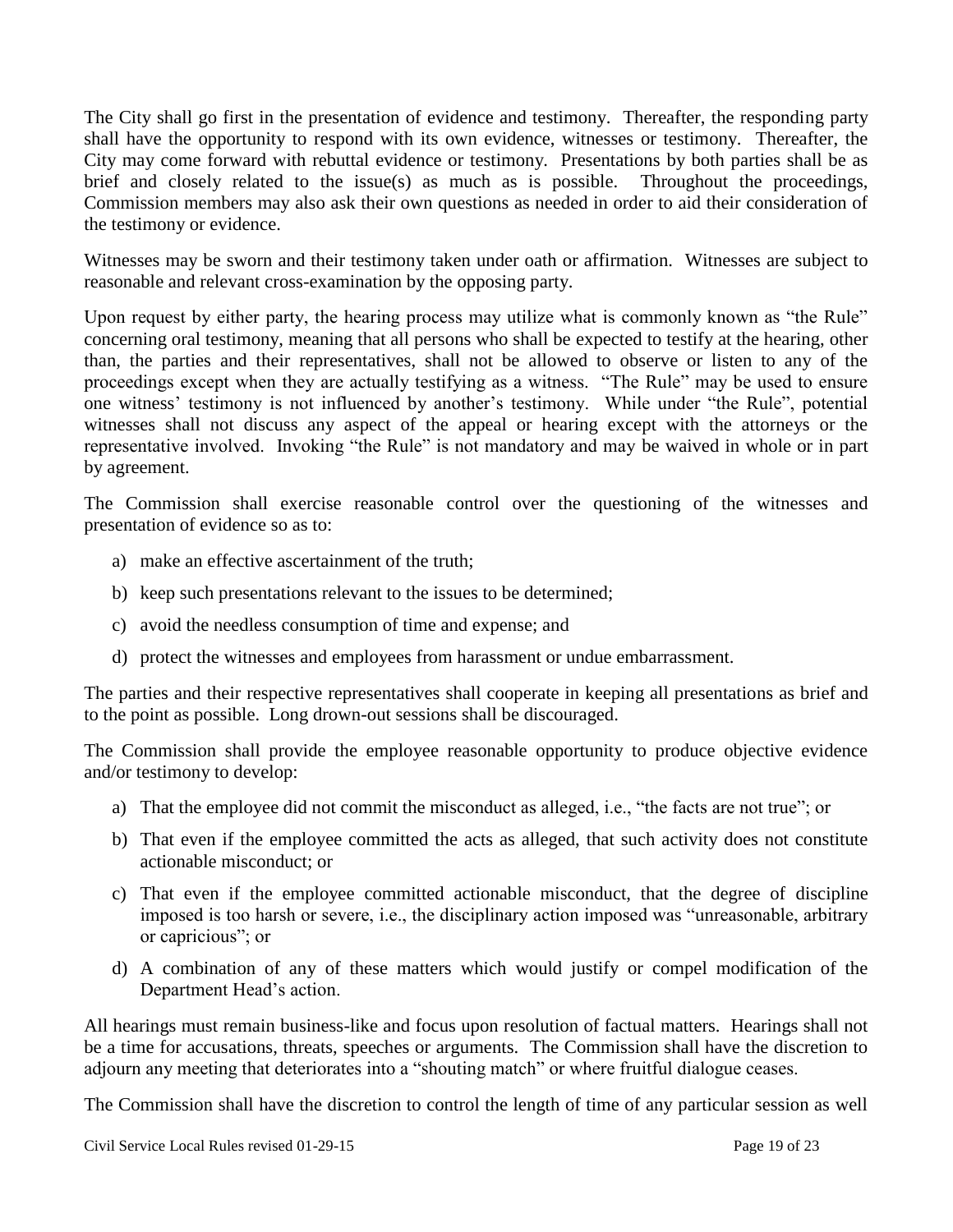as the amount of time provided for recesses, breaks, lunch hours, etc.

After the close of the presentation of evidence and testimony, both parties shall be given an opportunity to make closing summations.

Thereafter, the Commission may adjourn to executive session for deliberation. Thereafter, the Commission shall reconvene in open session and shall, upon motion and second, make its decision. Thereafter, a written order containing same shall be prepared and signed by the Commissioners.

#### **E. Rules of Evidence**

Technical rules of evidence shall not apply nor control the conduct of any civil service hearing.

The scope of evidence to be considered at a disciplinary hearing shall be generally limited to matters relevant to the statement of charges as set forth in the Department's written statement, the employee's notice of appeal as well as the employee's previous employment record with the Department.

Either party may offer such relevant evidence as he/she may desire to aid in the determination of material disputed issues.

It shall be the province of the Commission to ultimately determine:

- a) The non-admissibility or non-consideration of any particular evidence or testimony;
- b) The relevance of or non-relevance of any particular evidence or testimony;
- c) The credibility, or lack thereof, of any particular evidence or testimony; and
- d) The materiality or "weight" to be given to any particular evidence or testimony.

Subject to limited exceptions for compelling reasons shown by a party, the Commission shall refuse to hear or consider any testimony or item of evidence if the hearing has been closed.

By agreement of all parties, the Commission may receive and consider the evidence of witnesses by affidavit when such witnesses are otherwise unable to attend. The Commission may assign it such weight as it deems proper. When witnesses are not available for the Commission meeting, copies of such affidavits shall be given to the opposing party prior to hearing.

On-site inspections shall be discouraged and may be conducted only if the evidence to be considered cannot be otherwise presented via stipulations, photographs, videotapes, maps, diagrams, etc.

All evidence and testimony shall be presented and received into the record while in open session.

# **Section 13 - Appeal to District Court**

In the event any fire fighter is dissatisfied with any decision of the Commission, he may, within ten (10) days after the reading of such final decision, and it is sent to the fire fighter by certified mail or is personally received by the fire fighter or by the fire fighter designee, file a petition in the District Court, of Howard County and asking that the decision be set aside, and such case shall be tried de novo**.**

# **Section 14 - Political Activities**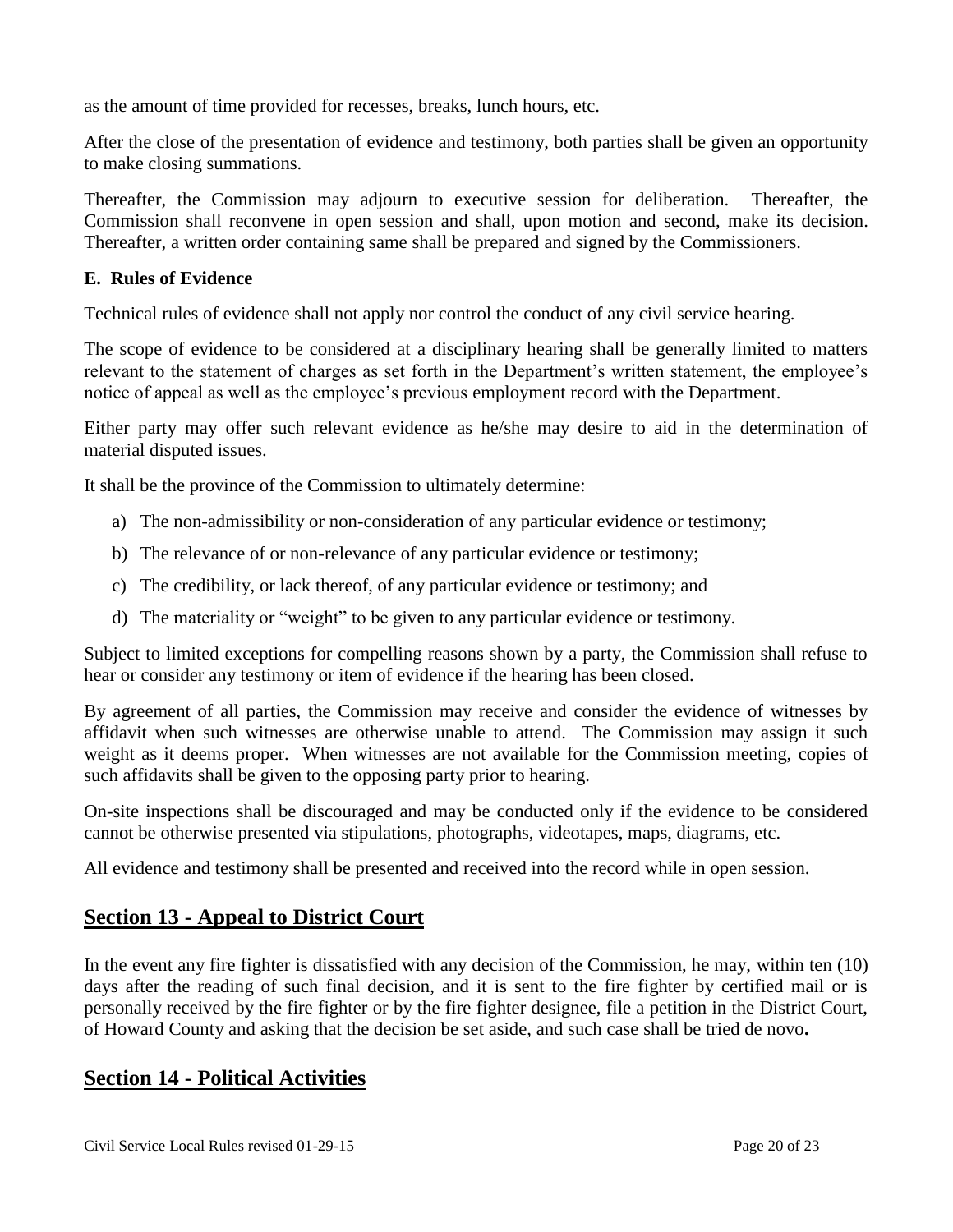#### **A. Political Activities**

Employees in the Fire Department shall not be permitted to take an active part in another's political campaign for an elective position of the City if they are in uniform or on active duty. The term active part means making political speeches, passing out cards, or other political literature, writing letters, signing petitions, actively and openly soliciting votes or making public derogatory remarks about candidates for such elective positions.

#### **B. Political Contributions/Services**

Fire fighters may not be required to contribute to any political fund or render any political service to any person or party whatsoever; and no person shall be removed**,** reduced in classification or salary, or otherwise prejudiced by refusing to do so. A city official who attempts these actions shall be in violation of Chapter 143 of the Local Government Code.

Except as expressly provided by this section, neither the Commission nor the City Council may restrict a fire fighter's right to engage in a political activity.

# **Section 15 - Leaves of Absences**

#### **A. Military Leave of Absence**

The Civil Service Commission, on written application of a fire fighter shall grant the person a military leave of absence without pay to enable him or her to enter a branch of the United States military. Such leave of absence may not exceed the compulsory military service or the basic minimum enlistment period of that branch of service.

The Commission shall grant a leave of absence to a fire fighter for initial training or annual duty in military reserves or the National Guard.

Upon termination of active military service, any such fire fighter receiving a military leave of absence is entitled to be reinstated to the-position that the person held at the time the leave of absence is granted, provided he/she receives an Honorable Discharge and remains physically and mentally fit to discharge the duties of that position; and further provided he/she makes -application for reinstatement within ninety (90) days after discharge. Upon being reinstated, the fire fighter shall receive full seniority credit for the time spent in the military service**.**

While a fire fighter who received a military leave of absence service in the military, the Commission shall fill the person's position in the department in accordance with Chapter 143 of the Local Government Code. The fire fighter who fills the position is subject to replacement by the person who received the military leave at the time the person returns to active duty in the department.

If the reinstatement of a fire fighter who received a military leave of absence causes that person's replacement to be returned to a lower positioning grade or compensation, the replace person has a preferential right to a subsequent appointment or promotion to the same or a similar position from which the person was demoted. This preferential right has priority over an eligibility list and is subject to the replaced person remaining physically and mentally fit to discharge the duties of that position.

#### **B. Other Leave –**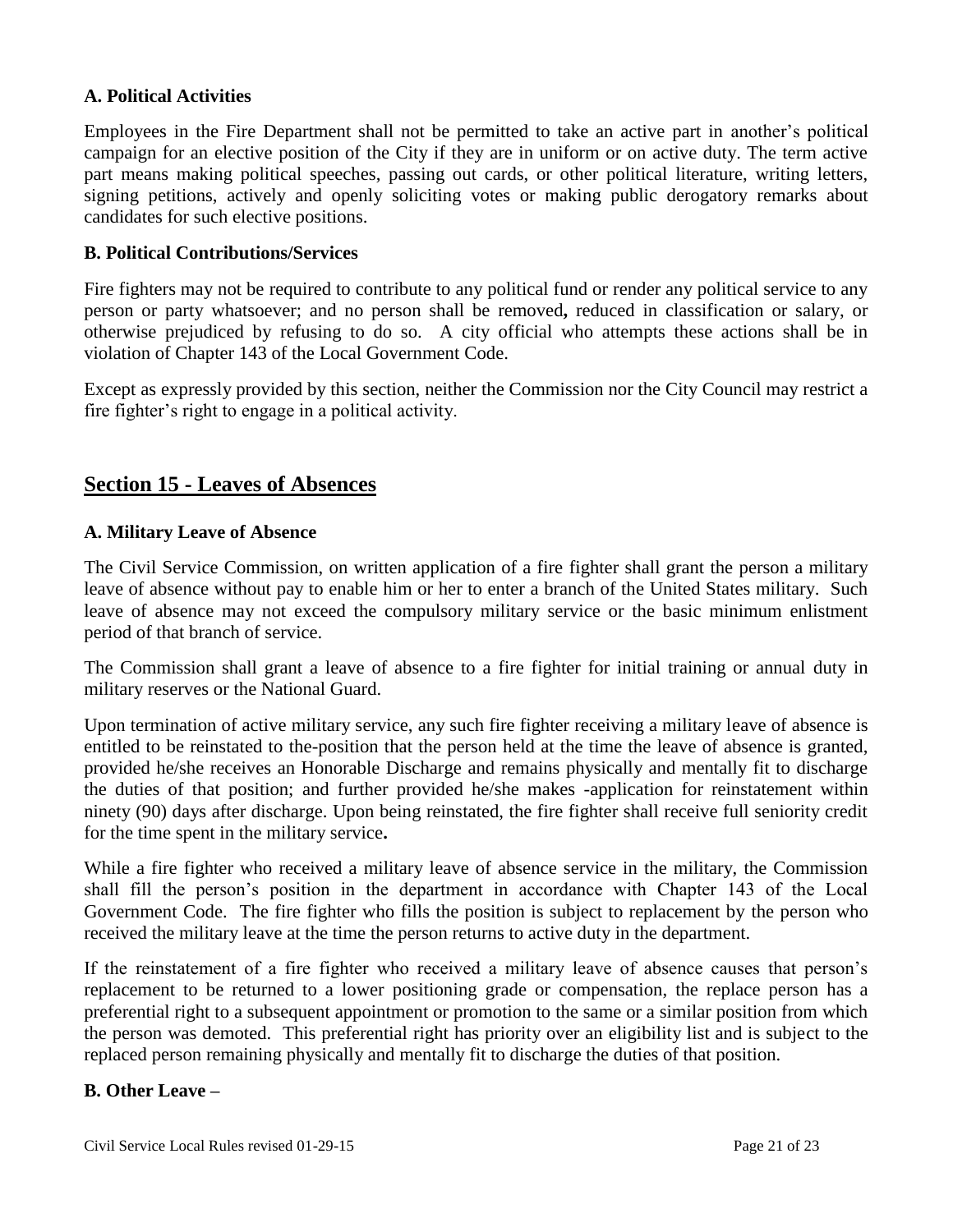All other leave, including sick, vacation, and line of duty, shall be granted in accordance with Chapter 143 of the Local Government Code and the City of Big Spring Personnel Policies and Procedures.

# **Section 16 – Amendment of Rules**

#### **A. Amendment of Rules**

These rules and regulations may be amended, repealed or supplemented and new rules adopted by the Commission at anytime. However, such changes must be published and posted in accordance with subsection B of this Section.

#### **B. Publication of Rules**

The Commission shall publish all adopted rules and regulations and provide copies upon demand. A rule is considered to be adopted and sufficiently published if the Commission adopts the rule by majority vote and causes the rule to be written, typewritten or printed. A rule is valid and binding when the Commission:

- 1. Mails a copy of the rules to the Chief of the Fire Department; and
- 2. Posts the rules at a conspicuous place for a period of seven (7) days in the Central Fire Station; and
- 3. Mails a copy of the rules to each of the sub-stations.

The Director of Civil Service shall keep on hand copies of the rules and regulations for free distribution to members of the Fire Department and said rules and regulations shall also be available for inspection by any interested citizen.

# **Section 17 - Status of Present Employees**

Fire fighters in the actual service of the City of Big Spring, at the time of the implementation of these rules and regulations are entitled to Civil Service classification, and shall enjoy the status of

Civil Service employees without having to take any competitive examinations for the position occupied at the time.

# **Section 18 - Emergency Appointment**

When the City is unable to recruit qualified employees in the Fire Department because of the maximum age 1imit set by the Commission and Chapter 143 of the Local Government Code, and the City Council finds that such condition constitutes an emergency, then the Commission shall recommend to the City Council additional rules and regulations governing the temporary employment of fire fighters who are over the age of thirty-five (35) years. A person employed these rules shall:

- 1. Be designated as a "temporary employee";
- 2. Be ineligible for pension benefits;